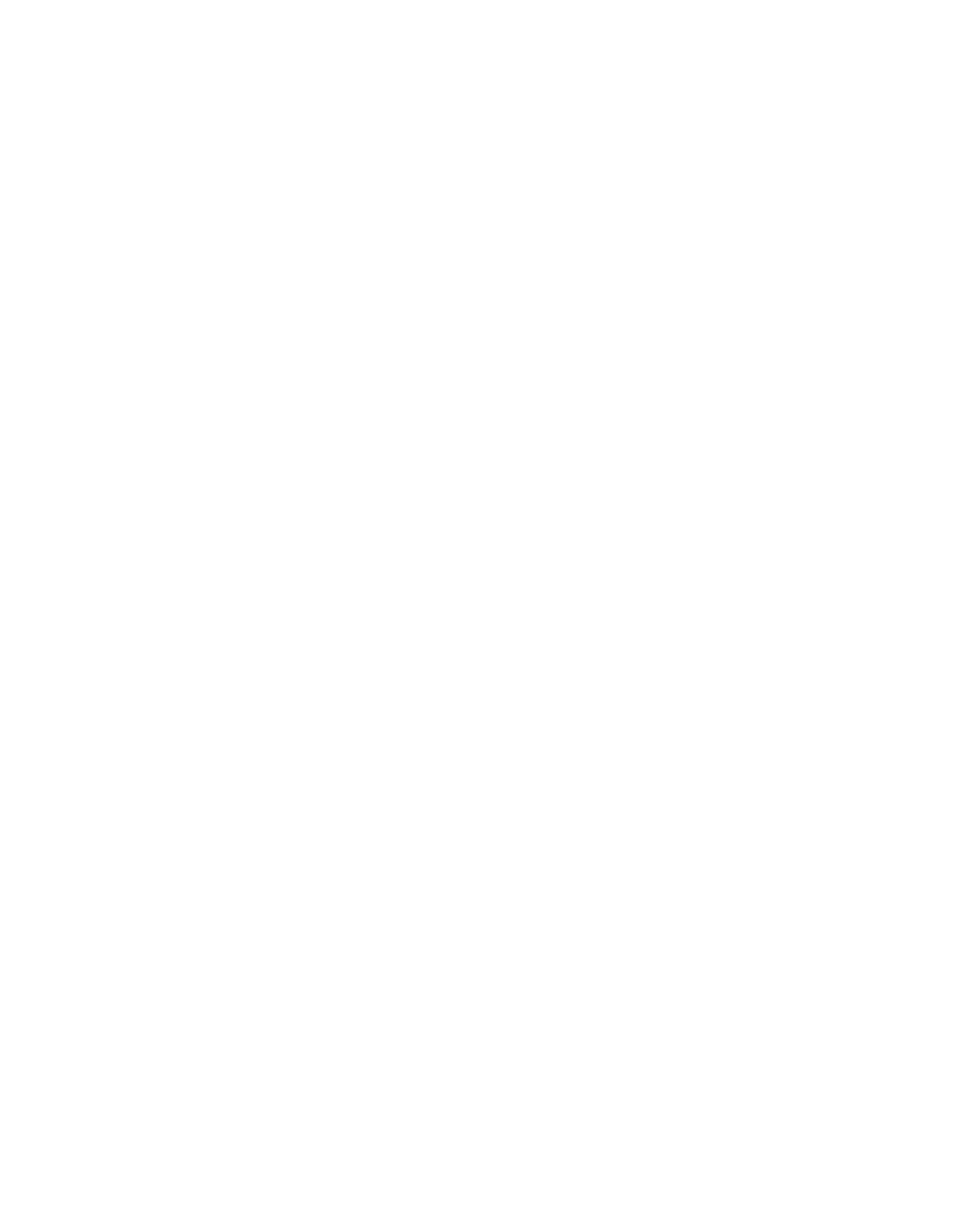

The University of the West Indies Cave Hill Campus, Barbados

# PUBLICATIONS **2016 –2017**

March 2018

*© The University of the West Indies*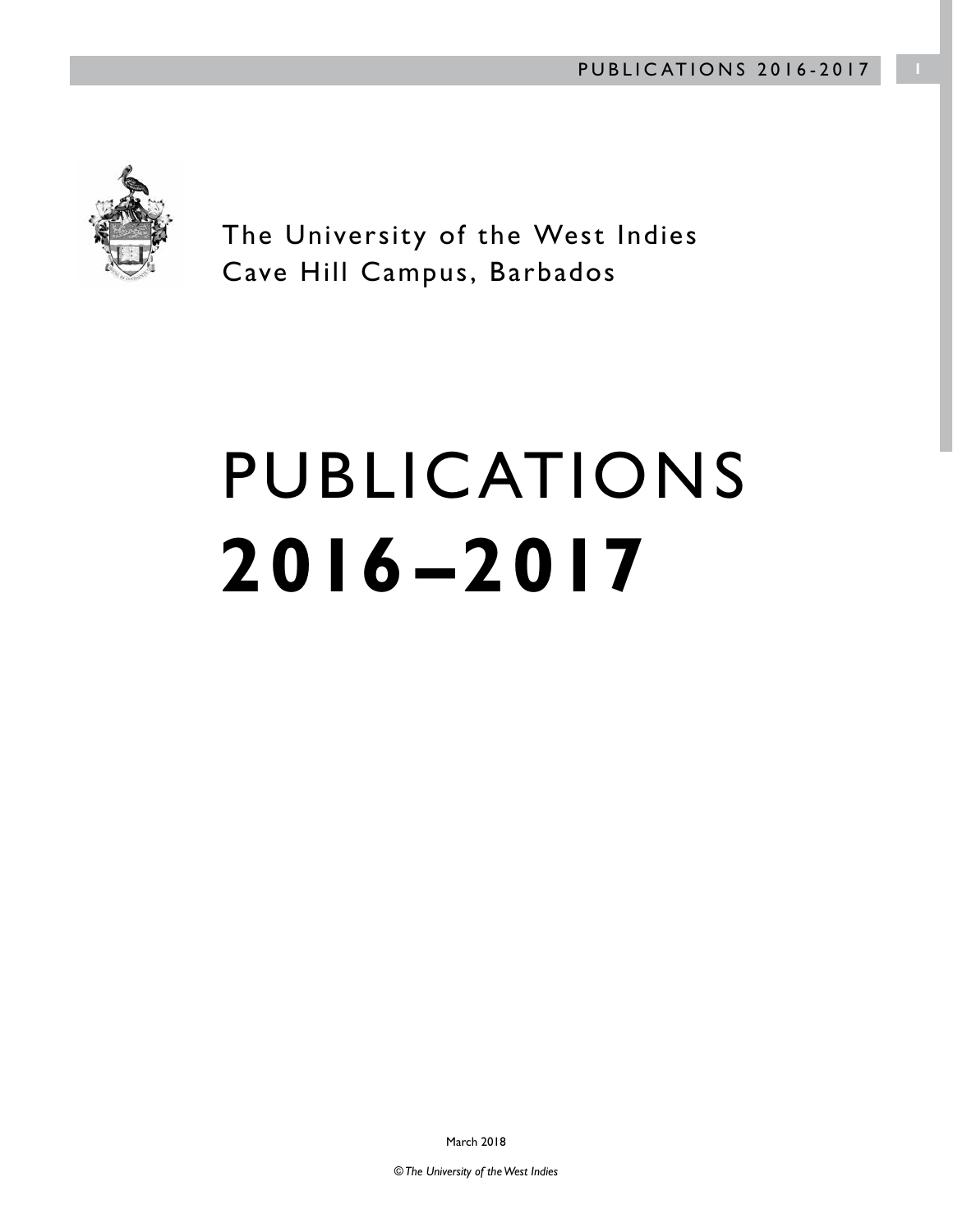#### **The University of the West Indies**

#### **Our Mission**

To advance learning, create knowledge and foster innovation

for the positive transformation

of the Caribbean and the wider world.

#### **Our Vision**

An excellent global university

rooted in the Caribbean.

#### **Our Core Values**

Integrity

Excellence

Gender Justice

**Diversity** 

Student Centredness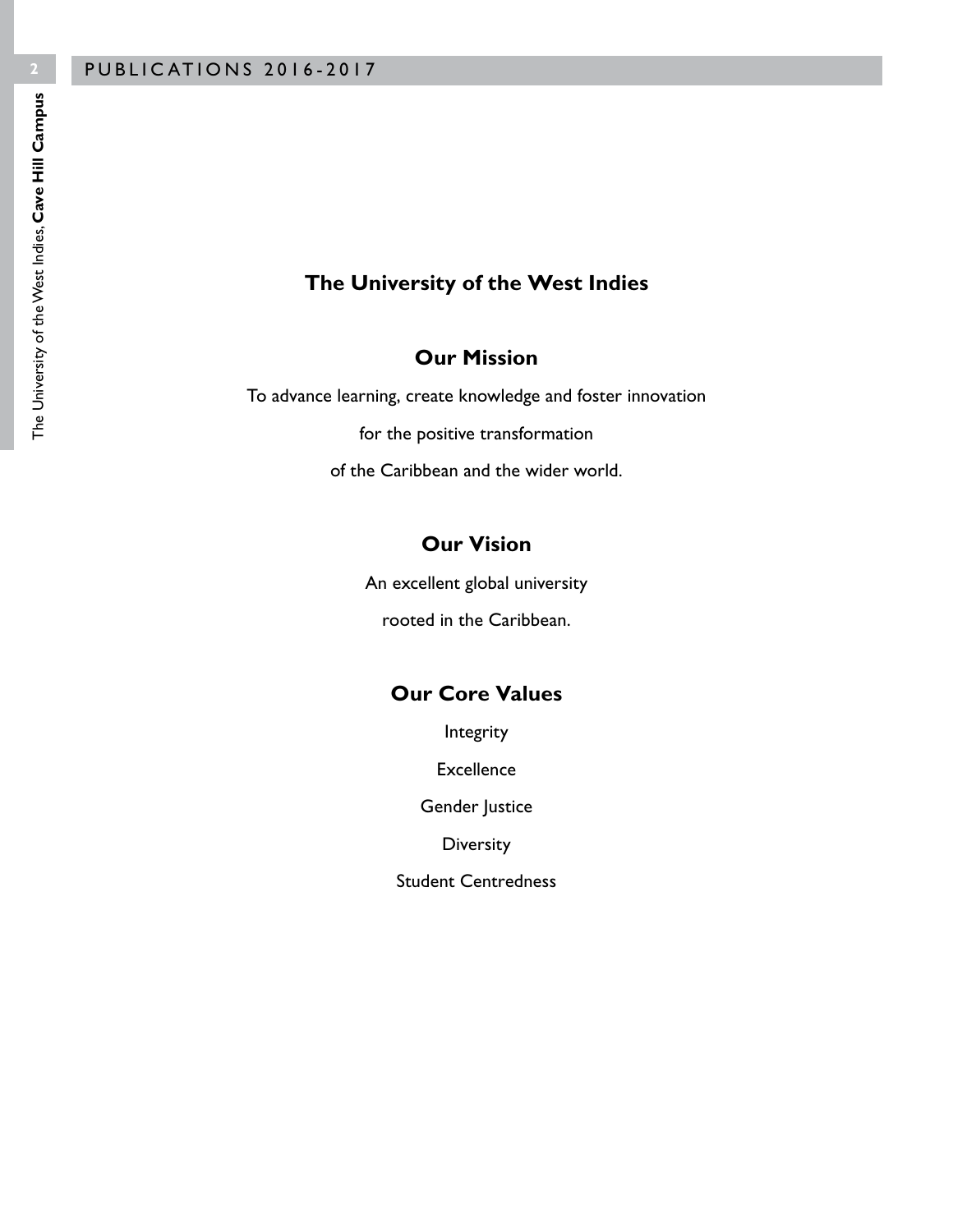## Contents

| 4 | <b>Faculty of Humanities</b> |
|---|------------------------------|
|   | and Education                |

- 4 Cultural Studies Department
- 4 Department of History and Philosophy
- 5 Department of Language, Linguistics and Literature
- 6 Errol Barrow Centre for Creative Imagination
- 6 School of Education

#### **8 Faculty of Law**

#### **9 Faculty of Medical Sciences**

13 The George Alleyne Chronic Disease Research Centre (GA-CDRC)

#### **17 Faculty of Science and Technology**

- 17 Department of Biological and Chemical Sciences
- 19 Department of Computer Science, Mathematics and Physics
- 19 Centre for Resource Management and Environmental Studies (CERMES)

#### **22 Faculty of Social Sciences**

- 22 Department of Economics
- 23 Department of Government, Sociology and Social Work
- 24 Department of Management Studies
- 25 Sir Arthur Lewis Institute for Social and Economic Studies (SALISES)
- **27 Institute for Gender and Development Studies: Nita Barrow Unit**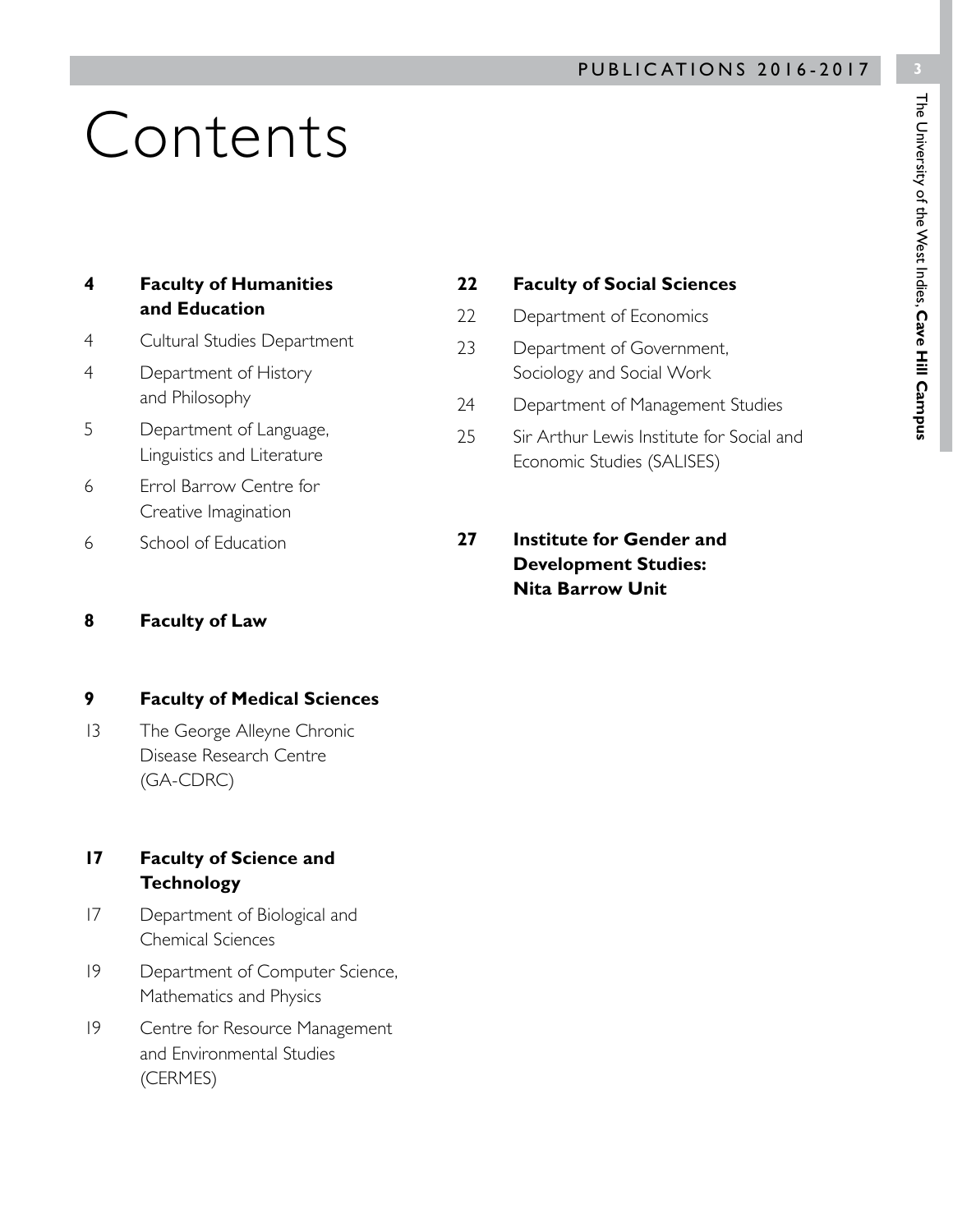## FACULTY OF HUMANITIES AND EDUCATION

#### **DEPARTMENT OF CULTURAL STUDIES**

#### *Book Chapters*

**Burrowes, M.** "Flying Fish 'all-a-penny': Representations of Barbadian Culture". *Barbados Fifty Years of Independence* T. Carmichael, ed. Ian Randle: Kingston. 2016. 183-198.

#### *Edited Collections*

**Kamugisha, A.**, Gordon, J., Gordon, L. and Roberts, N. *The Antigua and Barbuda Review of Books - Special issue on the thought of Paget Henry*. Vol. 10. 2017.

#### *Journal Articles*

**Burrowes, M.** and Goodridge, R**.** "Unearthing the Igbo presence in Barbados: An Examination of the Research Questions." *The Journal of the Barbados Museum and Historical Society*. Vol. 62. 2016. 30-50.

#### *Non-Refereed Scholarly Publications*

**Hume, Y.** "Haiti Country Profile: State of the Cultural Industries in Post-quake Haiti." *Regional Strategic Plan for Cultural and Entertainment Services/Cultural Industries in CARICOM and CARIFORUM States. Report prepared for the Caribbean Community (CARICOM) Secretariat.* CARICOM Secretariat.: Georgetown. 2017. 83-108.

**Hume, Y.** "The Dominican Republic Cultural Industries Profile." *Regional Strategic Plan for Cultural and Entertainment Services/Cultural Industries in CARICOM and CARIFORUM States. Report prepared for the Caribbean Community (CARICOM) Secretariat.* CARICOM Secretariat: Georgetown. 2017. 60-82.

**Hume, Y.** and Nurse, K. *Regional Strategic Plan for Cultural and Entertainment Services/Cultural Industries in CARICOM and CARIFORUM States.* CARICOM Secretariat: Georgetown. 2017.

#### **DEPARTMENT OF HISTORY AND PHILOSOPHY**

#### *Book Chapter*

**Goodridge, R.** "The Importance of (African) History to the Development of the Diaspora with specific reference to the Anglophone Caribbean." *History and Diplomacy: Essays in Honour of Ade Adefuye Akinyele.* R.T. and Olukoju A. eds. Goldline and Jacobs Publishing: New Jersey. 2017. 101 - 119.

#### *Journal Articles*

**Carter, H.** "Resisting Hegemony: Black Entrepreneurship in Colonial Barbados 1900 – 1966." *Business and Economic History On-Line*. vol. 14. 2016. n. pag.

**Rocha, E.** "Vida de professora: idéias e aventuras de Leolinda de Figueiredo Daltro durante a Primeira República." *Mundos do Trabalho*. Vol. 8, no. 15. 2016. 29-47. https://periodicos.ufsc.br/index.php/ mundosdotrabalho /issue/view/2485/showToc

Burrowes, M. and **Goodridge, R.** "Unearthing the Igbo presence in Barbados: An Examination of the Research Questions." *The Journal of the Barbados Museum and Historical Society*. Vol. 62. 2016. 30-50.

The University of the West Indies, **Cave Hill Campus**

The University of the West Indies, Cave Hill Campus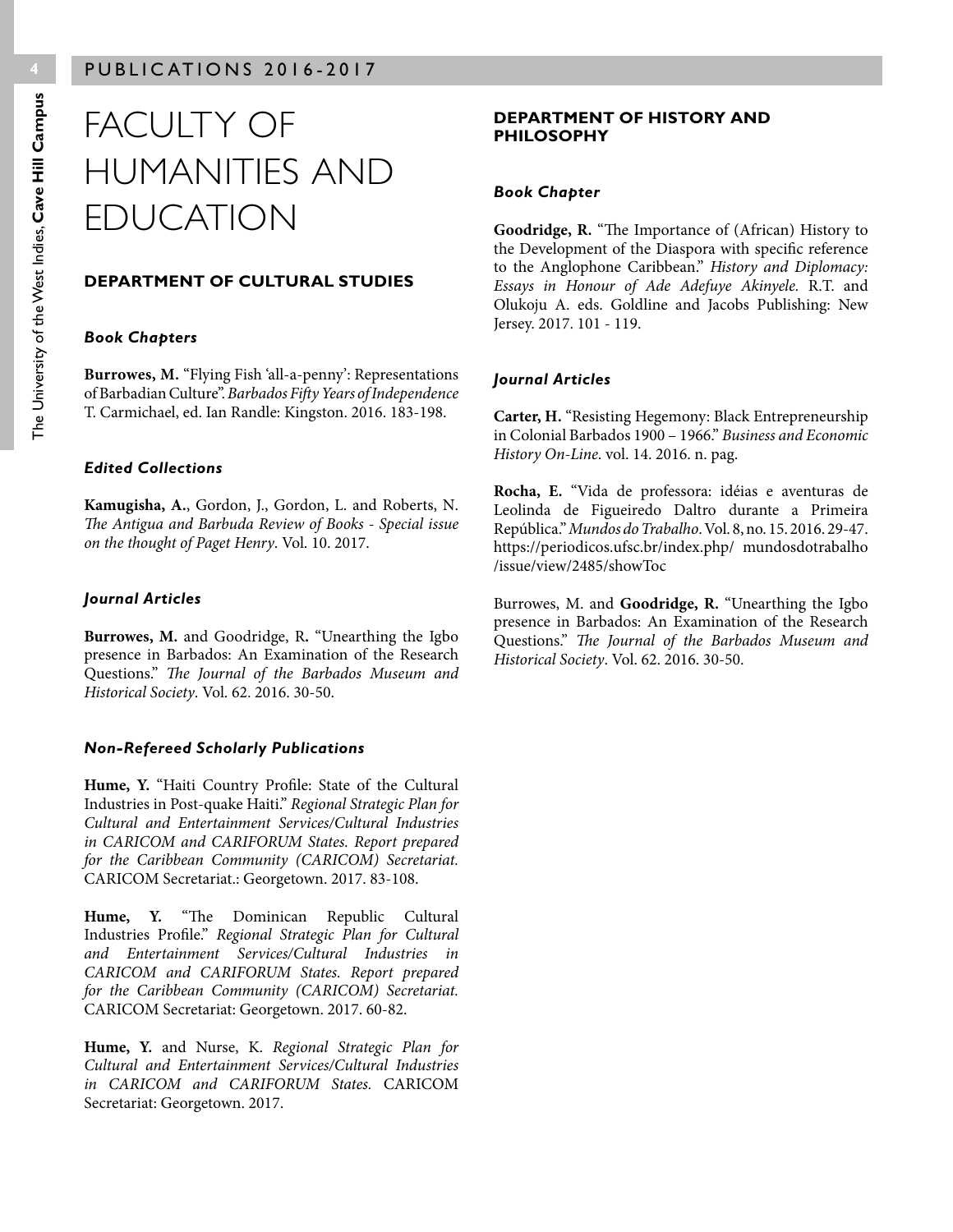#### **DEPARTMENT OF LANGUAGE, LINGUISTICS AND LITERATURE**

#### *Book Chapters*

**Constant, I.** "Haï" *Dictionnaire J.-M.G Le Clézio*. 2016. http://www.editionspassages.fr/ dictionnairejmg-le-clezio/.

**Constant, I.** « Juan Rulfo » *Dictionnaire J.-M.G Le Clézio*. 2016. http://www.editions passages.fr/dictionnairen-jmgle-clezio/.

**Mabana, K.** « Repenser l'éducation rurale en Afrique. Preface to Floribert KIALA Sadila Kanda.» *L'Education et l'ajustement structurel pour le développement en milieu rural africain. Cas du Territoire de Kenge en République démocratique du Congo.* Editions Edilivre: Paris. 2016. 5-7.

#### *Refereed Journal Articles*

**Bogle, D,** Craig, I. and Siegel, J. F. "Translating Creolization." *Translation and Translanguaging in Multilingual Contexts*. (Special Issue) Vol. 2, no. 2. 2016. 171-180. doi: 10.1075/ttmc.2.2.001edi.

**Bogle, D.** "Traduire La Créolisation: Traduction intraculturelle, proverbialité et littérature antillaise." *Translation and Translanguaging in Multilingual Contexts*. (Special Issue) Vol. 2, no. 2. 2016. 181-194. doi: 10.1075/ ttmc.2.2.01bog.

Bogle, D, **Craig, I.** and Siegel, J. F. "Translating Creolization." *Translation and Translanguaging in Multilingual Contexts*. (Special Issue) Vol. 2, no. 2. 2016. 171-180. doi: 10.1075/ttmc.2.2.001edi.

**Craig, I.** "Overseas Sojourning as a Socioeconomic and Cultural Development Strategy: A Context Study of the University of the West Indies*." Study Abroad Research in Second Language Acquisition and International Education.* Vol. 1, no. 2. 2016. 277-304. doi: 10.1075/sar.1.2.06cra.

**Craig. I.** "Translation Studies and Critical Global Citizenship Pedagogy in Contemporary Anglophone Caribbean Higher Education." *Mutatis Mutandis: Revista Latinoamericana de Traducción* Vol. 10, No. 1. 2017. 19- 43.

**Herrero-Martín, R. A**. "María Antonia, Unwilling Daughter of Oshun, Unaccomplished Mistress of Herself: The Tragic Struggle Towards Feminine Consciousness in Eugenio Hernández Espinosa's Theatrical Masterpiece." *Caribbean Quarterly* - *The Caribbean Stage: From Traditional Theatre to Modern Performance*s. Vol. 63, no. 2-3. 2017. 234-250. doi: 10.1080/00086495.2017.1352274.

**O'Callaghan, E.** "A Roundtable Conversation from the 2016 West Indian Literature Conference." s*x salon* Vol. 24. 2016. http://smallaxe.net/sxsalon/discussions/digital-

**O'Callaghan, E.** and Ledent, B. "Caryl Phillips's The Lost Child: A Story of Loss and Connection." *Ariel.* Vol. 48, no. 3-4. 2017. https://journalhosting.ucalgary.ca/ index.php/ ariel.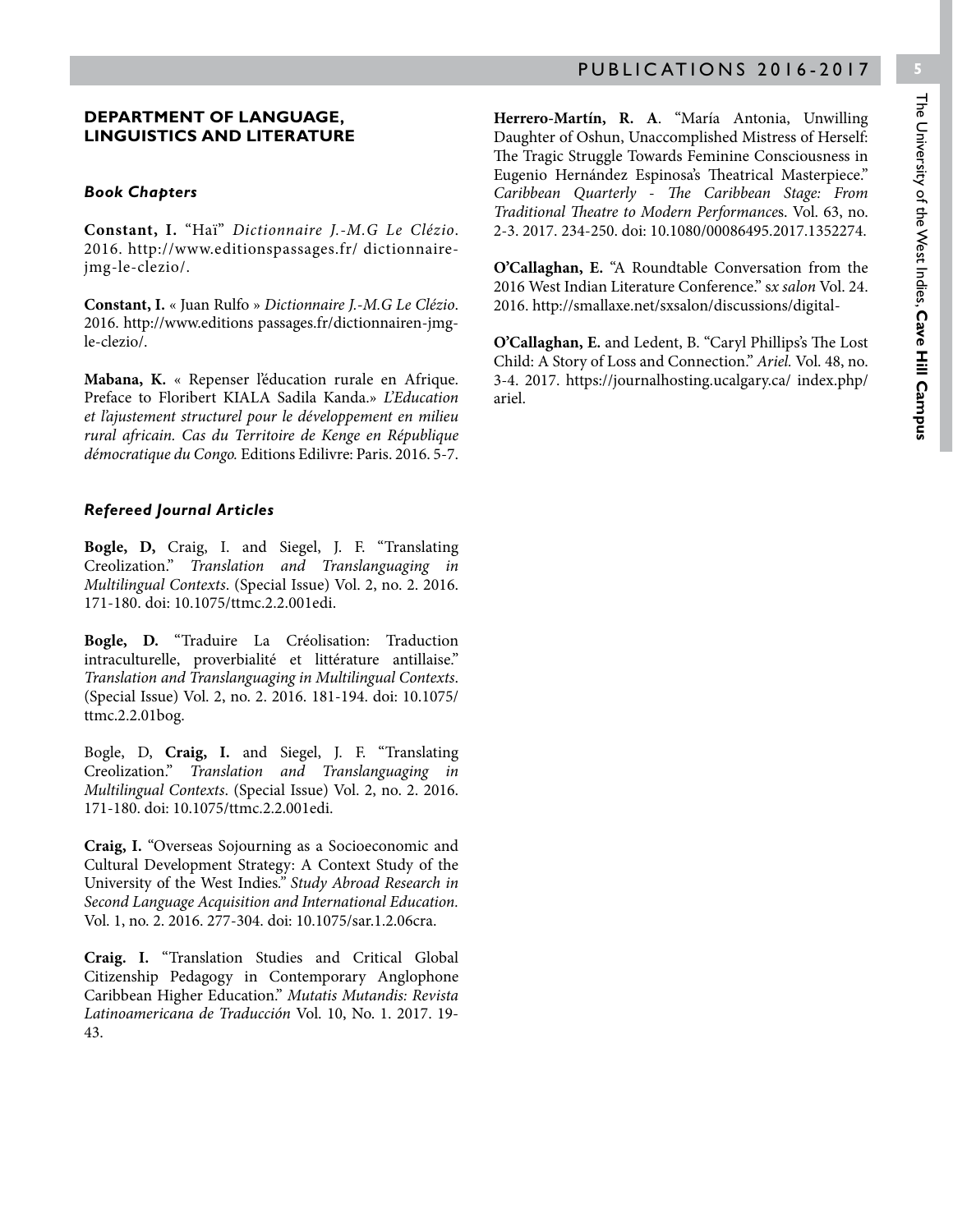#### **ERROL BARROW CENTRE FOR CREATIVE IMAGINATION (EBCCI)**

#### *Journal Articles*

**Springer Hunte, C.W**. "Business of the Arts: Key elements of a successful Theatrical Production." *The Caribbean Examiner – A Publication of the Caribbean Examinations Council (CXC).* Volume 15, no.1. 2017. 30-32.

**Springer-Hunte, C.W.** "Creating Theatre for an iPad Generation*." Caribbean Quarterly.* Volume 63, nos. 2-3. 2017. 339-350.

**Walcott, C. M. H**. "Tribute to Derek Walcott*." Caribbean Quarterly.* Vol 63, No 2-3. 2017. 368-369.

#### *Other Media*

**Millington, A.** Producer, Director and Editor. *Shakespeare in the Caribbean: The Caribbean in Shakespeare*. Filmed in Cuba, Barbados, Jamaica and Trinidad and Tobago and funded by the British Council, 2016. Documentary film – 42 mins.

**Springer Hunte, C.W**. *When Men Cry*. 2017. One-Act Play.

#### **SCHOOL OF EDUCATION**

#### *Books*

**Ogunkola, B** and S. Blackman. eds. *Transforming Learning International Perspectives*. Cambridge Scholars Publishing: Newcastle Upon Tyne, UK . 2016. ISBN978- 1-4438-9693-1

Ogunkola, B and **S. Blackman**. eds. *Transforming Learning International Perspectives*. Cambridge Scholars Publishing: Newcastle Upon Tyne, UK . 2016. ISBN978- 1-4438-9693-1

#### *Refereed Book Chapters*

**Blackman, S. N. J.** and Conrad, D. A. eds. *Caribbean Discourse in Inclusive Education: Historical and Contemporary Issues*. Caribbean Discourse in Inclusive Education series. Information Age Publishing: Charlotte, NC. 2017.

**Blackman, S**. "Barbadian school culture and the inclusion of students with special needs". *Caribbean Discourse in Inclusive Education: Historical and Contemporary Issues*. S. Blackman and D. A. Conrad, eds. Information Age Publishing: Charlotte, NC. 2017.

**Blackman, S.** "From charity education towards inclusion**:**  The development of special and inclusive education in Barbados." *Caribbean Discourse in Inclusive Education: Historical and Contemporary Issues*. S. Blackman and D. A. Conrad, eds. Information Age Publishing: Charlotte, NC. 2017.

#### *Refereed Journal Articles*

**Blackman, S.** "Barbadian students' attitudes towards including peers with disabilities in regular education." *International Journal of Special Education*. Vol. 31, no. 1. 2016. 135-143.

**Blackman, S.** and Mahon, E. "Understanding teachers' perspectives of factors that influence parental involvement practices in special education in Barbados." *Journal of Research in Special Education Needs.* Vol. 16, no. 4. 2016. 264-27. doi: 10.1111/1471-3802.1208.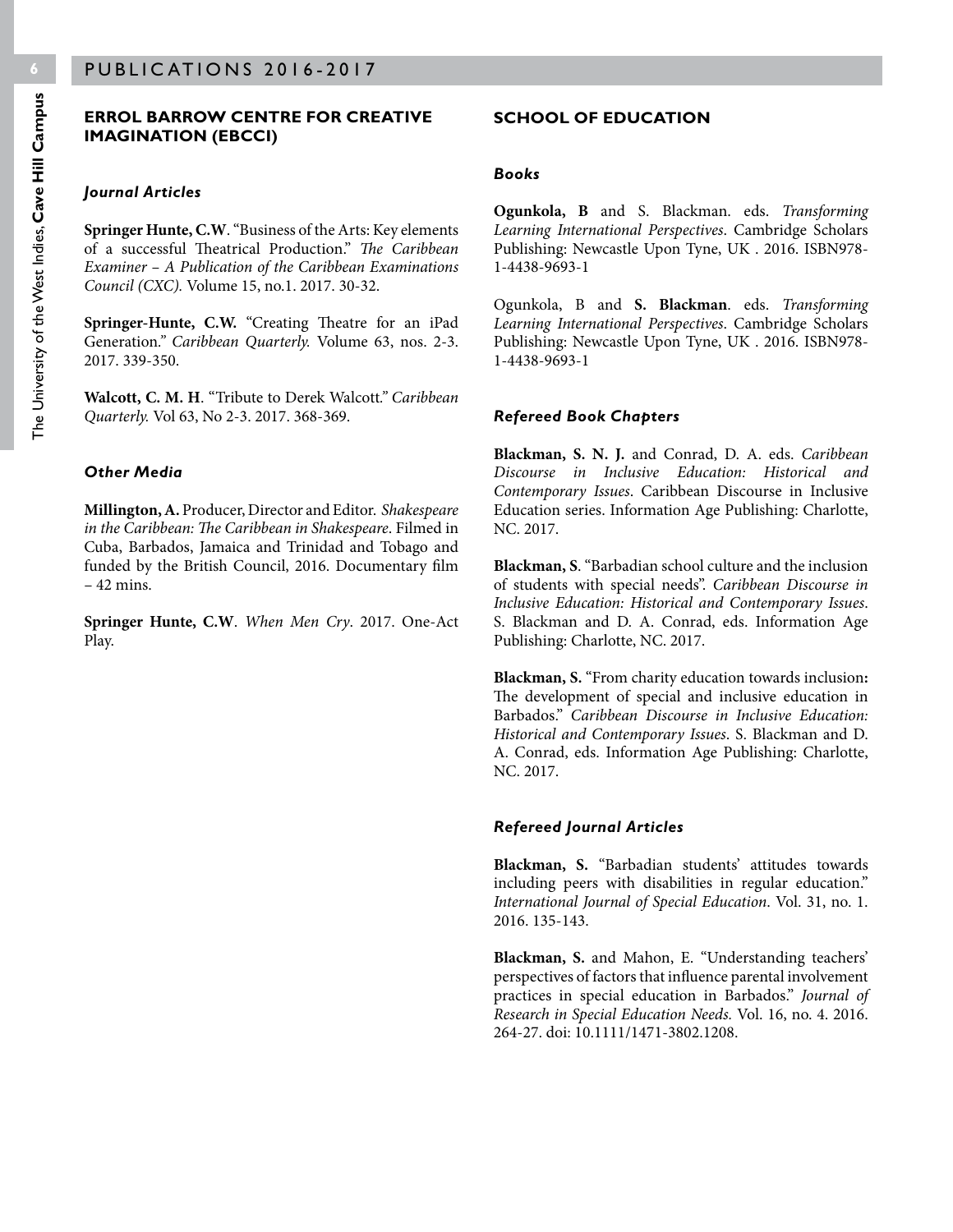The University of the West Indies, Cave Hill Campus The University of the West Indies, **Cave Hill Campus**

**Jules, M.** and Maynard, D-M. "Contextualizing the Psychology of Spiritual Development Among Caribbean Emerging Adults: Correlates with Healthy Family Relationships, Peer Associations and Drug Use." *Journal of Eastern Caribbean Studies*. Special Issue on Negotiating Religions and Cultural Identities in Caribbean Societies. Vol. 41, no. 1. 2016. 111-149. http://www.cavehill. uwi. edu/salises/ publications/jecs/abstracts.aspx.

**Jules, M. A.**, Maynard, D. and Coulson, N. "Emerging Adults' Susceptibility to Sexting Influences in Barbados and England: Dangerous or Developmental?" *International Psychology Bulletin.* Vol. 21, no. 3. 2016. 35-43.

**Jules, M.** and Maynard, D-M. "Swimming against the Tide: Theorising Pre-service Training for the Emerging Reflective Teacher." *Journal of Eastern Caribbean Studies.*  Vol. 40*,* no.3. 2015. 86 – 117. http://www.cavehill.uwi.edu/ salises/publications/jecs/abstracts.aspx.

**Jules, M. A**., Maynard, D. and Coulson, N. "Emerging Adults' Susceptibility to Sexting Influences in Barbados and England: Dangerous or Developmental?" *International Psychology Bulletin.* Vol. 21, no. 3. 2016. 35-43.

**Knight, V**. "Universalizing Secondary Education in the Caribbean: Contrasting Perspectives." *Caribbean Education Research Journal*. Vol. 4, no. 1. 2016. 144 -158.

**Leacock, C. J**. "Status of mathematics education in the Eastern Caribbean Issues and Possible solutions for teacher preparation and support." *Journal of Eastern Caribbean Studies*. Vol. 40, no. 3. 2015. 210-233.

Obidah, J. E. and **Maynard. D.** "Special Needs Education Services for Children with Disabilities in Barbados: Challenges and Future Directions." *Caribbean Journal of Social Work.* Vols. 12 and 13. 191-223. 2017.

Jules, M. and **Maynard, D-M**. "Contextualizing the Psychology of Spiritual Development Among Caribbean Emerging Adults: Correlates with Healthy Family Relationships, Peer Associations and Drug Use." *Journal of Eastern Caribbean Studies*. Special Issue on Negotiating Religions and Cultural Identities in Caribbean Societies. Vol. 41, no. 1. 2016. 111-149. http://www.cavehill. uwi. edu/salises/ publications/jecs/abstracts.aspx.

Jules, M. A., **Maynard, D.** and Coulson, N. "Emerging Adults' Susceptibility to Sexting Influences in Barbados and England: Dangerous or Developmental?" *International Psychology Bulletin.* Vol. 21, no. 3. 2016. 35-43.

Jules, M. and **Maynard, D-M**. "Swimming against the Tide: Theorising Pre-service Training for the Emerging Reflective Teacher." *Journal of Eastern Caribbean Studies.*  Vol. 40*,* no.3. 2015. 86-117. http://www.cavehill.uwi.edu/ salises/publications/jecs/abstracts.aspx.

Stubbs, N. S. and **Maynard, D.** "Academic Self-Efficacy, School Engagement and Family Functioning, Among Postsecondary Students in the Caribbean." *Journal of Child and Family Studies*. Vol. 26*,* no. 3. 792–799. 2017.

**Obidah, J. E**. and Maynard, D**.** "Special Needs Education Services for Children with Disabilities in Barbados: Challenges and Future Directions." *Caribbean Journal of Social Work.* Vols. 12 and 13. 191-223. 2017.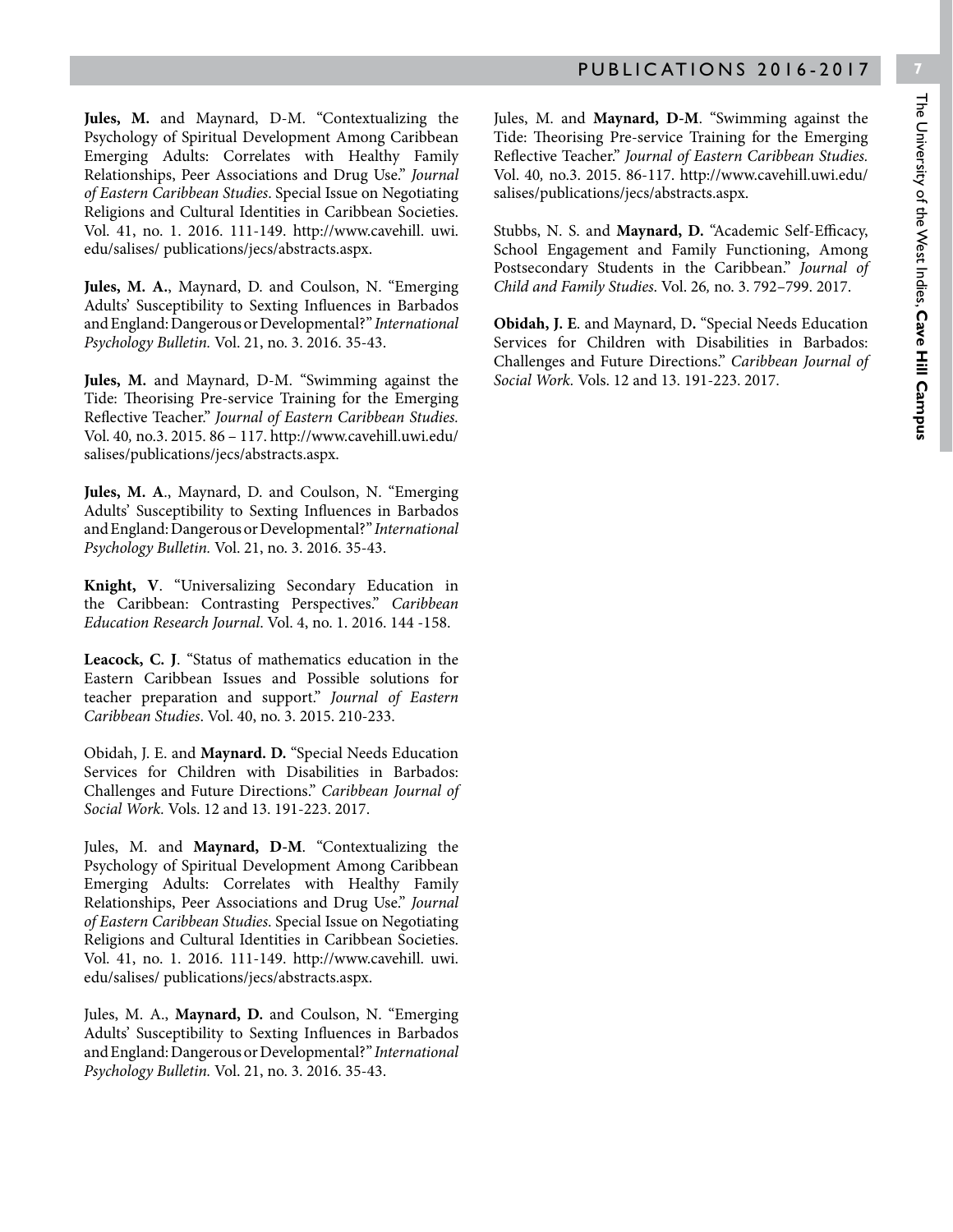## FACULTY OF LAW

#### *Refereed Journals Articles*

**Cumberbatch, J**. "Freedom of Association in the Caribbean Court of Justice." *West Indian Law Journal.* Vol. 39, no. 2. 2014. 155-160.

**Kaczorowska-Ireland, A.** "The International Court of Justice's Vision of Jus Cogens." *L'Observeur des Nations Unies* (Special Edition) Vol. 40, no. 1. 2016. 83-110.

**Ostroukh, A.** "The Mystery of the Mixité around the Title of the Louisiana Digest of Civil Laws of 1808." *Loyola Law Review*. Vol. 62. 2016. 725-748.

**Walcott-Carrington, L**. "The Conundrum-Resolving The Statutory Contract in the Commonwealth Caribbean." *The Company Lawyer.* Vol. 8, no. 1. 2017*.* 248 -252.

#### *Case Note*

**Foster, N.** "Case note on Philip Morris Brands Sàrl v. Oriental Republic of Uruguay." *The American Journal of International Law*. Vol. 110, no. 4. 2016. 774-781.

#### *Newspaper Articles*

**Cumberbatch. J**. **"**The Employer's liability for workrelated stress" *Barbados Advocate.* Bridgetown, 15 June 2016.

**Cumberbatch, J**. "Some other substantial reason..." *Barbados Advocate.* Bridgetown, 5 December 2016.

**Cumberbatch, J**. "The liability of prisons for their inmates" *Barbados Advocate*. Bridgetown, 26 December 2016, and 2 January 2017.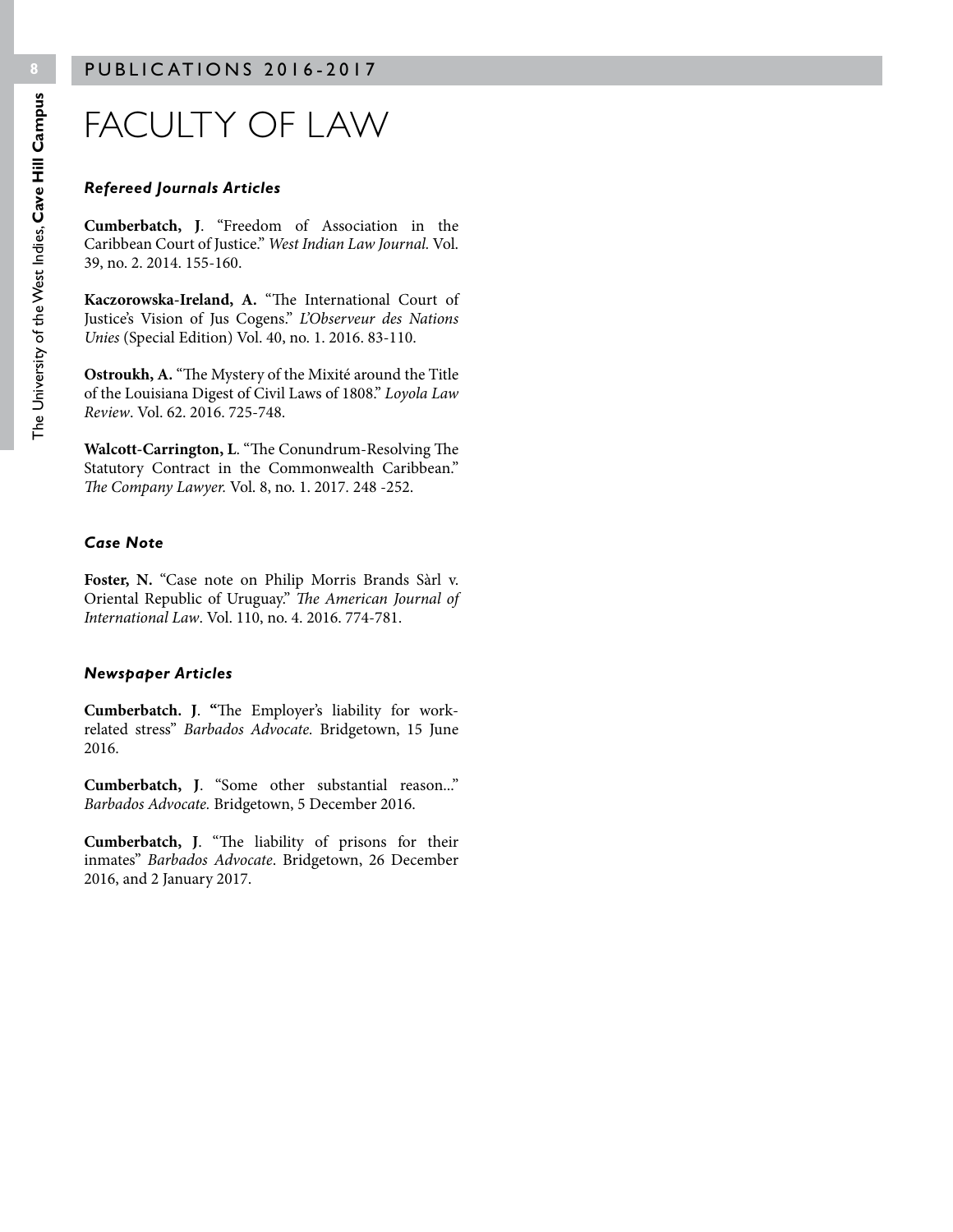### FACULTY OF MEDICAL SCIENCES

#### *Refereed Book Chapters*

Rahman, S., Majumder, M. A. A., Kabir, R., Haque, M., **Gupta, S.**, Arafat, S. M. Y. Ojeh, N. and Dalvi, P. "Cardiovascular Disease and Diabetes: Two Sides of the Same Coin!" *Recent Trends in Cardiovascular Risks*. Arun Kumar, ed. InTechOpen: Croatia. 71-96. 2017.

Rahman, S., **Majumder, M. A. A**., Kabir, R., Haque, M., Gupta, S., Arafat, S. M. Y. Ojeh, N. and Dalvi, P. "Cardiovascular Disease and Diabetes: Two Sides of the Same Coin!" *Recent Trends in Cardiovascular Risks*. Arun Kumar, ed. InTechOpen: Croatia. 71-96. 2017.

Rahman, S., Majumder, M. A. A., Kabir, R., Haque, M., Gupta, S., Arafat, S. M. Y. **Ojeh, N.** and Dalvi, P. "Cardiovascular Disease and Diabetes: Two Sides of the Same Coin!" *Recent Trends in Cardiovascular Risks*. Arun Kumar, ed. InTechOpen: Croatia. 71-96. 2017.

#### *Refereed Journal Articles*

Taylor, C.G. Jr, Taylor, G., Atherley, A., Hambleton, I., Unwin, N., **Adams, O. P**. "Barbados Insulin Matters (Bim) Study: Perceptions on Insulin Initiation by Primary Care Doctors in the Caribbean Island of Barbados." *Primary Care Diabetes*. Vol. 11, no. 2. 2017. 140 - 147. doi: 10.1016/j.pcd.2016.10.001.

Maharaj, R. G., A. Standard-Goldson, C. Hanna-Mahase, S. Roache-Barker, C. Cunningham-Myrie, M. S. Motilal, C. Farquharson, E. Morris, J. Paul-Charles, P. Williams-Green and **O. P. Adams**. "Family Medicine at the University of the West Indies: A Model for the Developing World." *Education for Primary Care*. Vol. 27, no. 5. 2016. 405-408. doi: 10.1080/14739879.2016.1218744.

Taylor, C. G. Jr, G. Taylor, G., Atherley, A., Hambleton, I., Unwin, N. and **Adams, O. P.**. "The Barbados Insulin Matters (Bim) Study: Barriers to Insulin Therapy among a Population-Based Sample of People with Type 2 Diabetes in the Caribbean Island of Barbados." *Journal of Clinical Translational Endocrinology*. Vol. 8. 2017. 49-53. doi: 10.1016/j.jcte.2017.04.002.

Denburg, A., Cuadrado, C., **Alexis**,**C**. et al. "Improving Childhood Cancer Care in Latin America and the Caribbean: A Paho Childhood Cancer Working Group Position Statement." *The Lancet Oncology* Vol*.* 18, no. 6. 2017. 709-11. doi: 10.1016/S1470-2045(17)30325-X.

Taylor, C. G. Jr, Taylor, G., **Atherley, A.**, Hambleton, I., Unwin, N., Adams, O. P. "The Barbados Insulin Matters (Bim) Study: Barriers to Insulin Therapy among a Population-Based Sample of People with Type 2 Diabetes in the Caribbean Island of Barbados." *Journal of Clinical Translational Endocrinology.* Vol. 8. 2017. 49-53. doi: 10.1016/j.jcte.2017.04.002.

**Atherley, A. E.** "Considering Students' Perceptions of Logbooks." *Medical Teacher*. Vol. 38, no. 9. 2016. 962. doi: 10.1080/0142159X.2016.1217321.

**Atherley A. E.**, Taylor Jr., C. G. Whittington, A. and Jonker, C. "Knowledge, Attitudes and Practices Towards Blood Donation in Barbados." *Transfusion Medicine*. Vol. 26, no. 6. 2016. 415-421. doi: 10.1111/tme.12359.

Emmanuel, M.K. and **Campbell, M. H.**. "Commentary: Sociocultural Context and Application of Criteria for Capacity to Marry". *The Journal of the American Academy of Psychiatry and the Law.* Vol. 45, no. 3. 2017. 298-301. PMID: 28939726.

Flower, C., Hambleton, I and **Campbell, M. H.** "The Effect of Psychosocial and Neuropsychiatric Factors on Medication Adherence in a Cohort of Women with Systemic Lupus Erythematosis." *Journal of Clinical Rheumatology.* Vol. 22, no. 8. 2016. 411-17. doi: 10.1097/ RHU.0000000000000470.

Huang L, Crino, M., Wu, J. H., Woodward, M., Land, M. A., **Cohall**, D. H., et al. "Protocol for a Systematic Review and Meta-Analysis to Reliably Quantify the Potential for Equations Based Upon Spot Urine Samples to Estimate Population Salt Intake." *JMIR Research Protocol*. Vol. 5, no. 3. 2016. 190. doi: 10.2196/resprot.6282.

**Emmanuel, M.K.** and Campbell, M. H. "Commentary: Sociocultural Context and Application of Criteria for Capacity to Marry". *The Journal of the American Academy of Psychiatry and the Law.* Vol. 45, no. 3. 2017. 298-301. PMID: 28939726.

**Flower, C.**, Hambleton, I and Campbell, M. H. "The Effect of Psychosocial and Neuropsychiatric Factors on Medication Adherence in a Cohort of Women with Systemic Lupus Erythematosis." *Journal of Clinical Rheumatology.* Vol. 22, no. 8. 2016. 411-417. doi: 10.1097/ RHU.0000000000000470.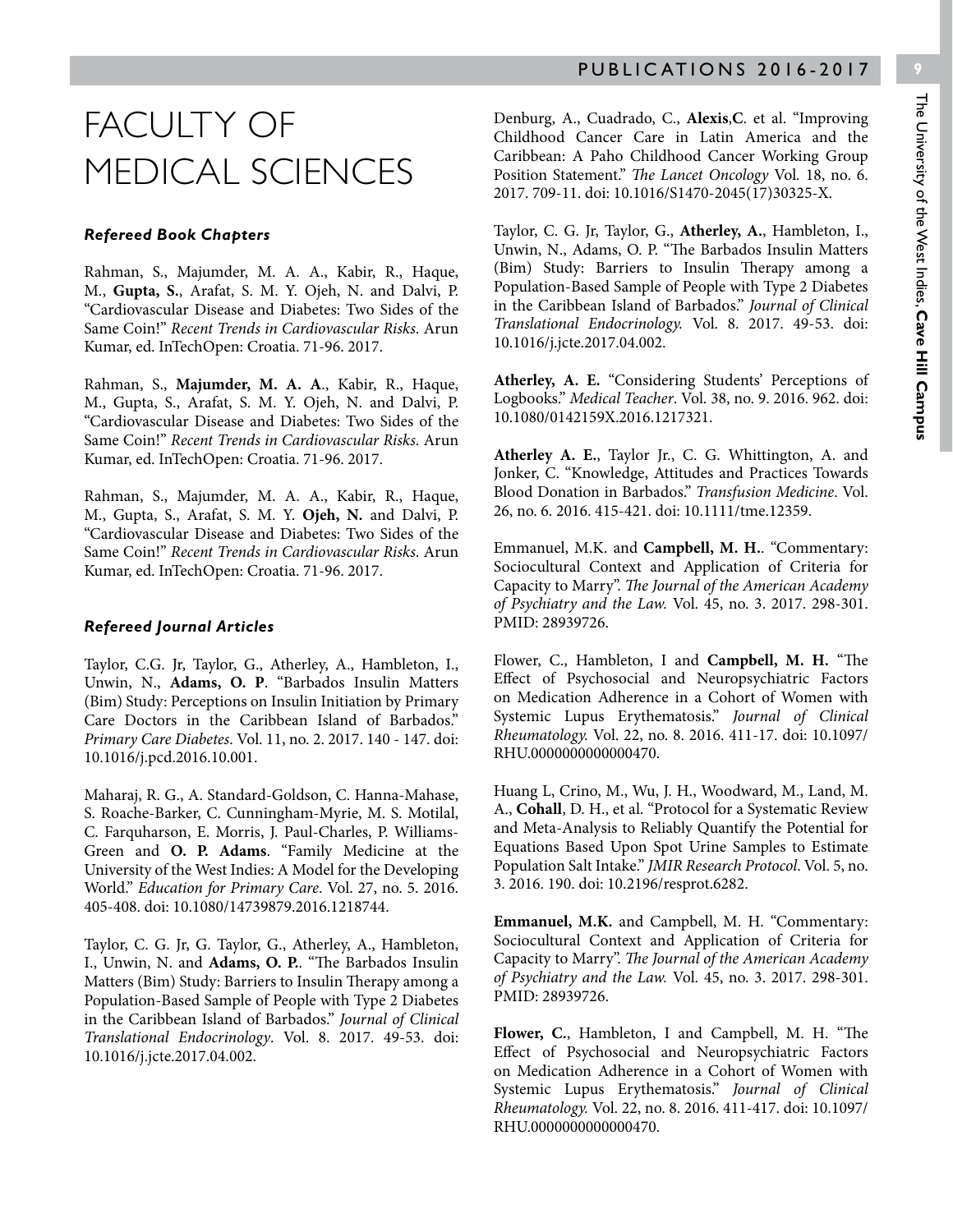**Flower C.**, Hambleton, I. Corbin, D, Marquez, S. and Edghill, R. "The Spectrum of Neuropsychiatric Lupus in a Black Caribbean Population. A Report of the Barbados National Lupus Registry." *Lupus.* Vol. 26, no. 10. 2017. 1034-41. doi: 10.1177/0961203317692431.

Nicholls, J., **Gaskin**, **P. S.** Ward, J, Areti, Y. K. "Guidelines for Preoperative Investigations for Elective Surgery at Queen Elizabeth Hospital: Effects on Practices, Outcomes, and Costs." *Journal of Clinical Anesthesia*. Vol. 35. 2016. 176-189. doi: 10.1016/j.jclinane.2016.07.008

**S. Gupta** and Goswami, A. "Effects of System of Play on the Heart Rate Response and the Contributions of Aerobic-Anaerobic Systems during Selection Football Match Play." *International Journal of Research in Public Health.* Vol. 1, no. 3. 2017. 183-88.

**S. Gupta** and Goswami, A. "Heart Rate and Lactate Response of Junior Handball Players (under 18) During Competitive Match Play." *International Journal of Applied Exercise Physiology*. Vol. 6, no. 2. 2017. 53-59. doi: 10.22631/ijaep.v6i2.153.

Taylor, C.G. Jr, Taylor, G., Atherley, A, **Hambleton**, I, Unwin, N and Adams, O. P. "Barbados Insulin Matters (Bim) Study: Perceptions on Insulin Initiation by Primary Care Doctors in the Caribbean Island of Barbados." *Primary Care Diabetes*. Vol. 11, no. 2. 2017. 140 - 147. doi: 10.1016/j.pcd.2016.10.001.

Brown C. R., **Hambleton**, **I. R.** Hercules, S. M. Alvarado, M., Unwin, N., Murphy, M. M. Harris, E. N., Wilks, R., MacLeish, M. Sullivan, L, Sobers-Grannum, N and U. S. Caribbean Alliance for Health Disparities Research Group (USCAHDR). "Social determinants of breast cancer in the Caribbean: a systematic review." *International Journal for Equity in Health*. Vol. 16, no. 1. 2017. 60. doi: 10.1186/ s12939-017-0540-z.

Brown C. R., **Hambleton, I. R.**, Sobers-Grannum, N., Hercules, S. M., Alvarado, M., Unwin, N., Harris, E., Wilks, R., MacLeish, M., Sullivan, L., Murphy M.M. and U.S. Caribbean Alliance for Health Disparities Research Group (USCAHDR). "Social Determinants of Depression and Suicidal Behaviour in the Caribbean: A Systematic Review." *BMC Public Health*. Vol. 17, no. 1. 2017. 577. doi: 10.1186/s12889-017-4371-z.

Taylor, C. G. Jr, Taylor, G., Atherley, A., **Hambleton**, **I.**, Unwin, N., Adams, O. P. "The Barbados Insulin Matters (Bim) Study: Barriers to Insulin Therapy among a Population-Based Sample of People with Type 2 Diabetes in the Caribbean Island of Barbados." *Journal of Clinical Translational Endocrinology.* Vol. 8. 2017. 49-53. doi: 10.1016/j.jcte.2017.04.002.

Flower, C., **Hambleton, I.** and Campbell, M. H. "The Effect of Psychosocial and Neuropsychiatric Factors on Medication Adherence in a Cohort of Women with Systemic Lupus Erythematosis." *Journal of Clinical Rheumatology.* Vol. 22, no. 8. 2016. 411-417. doi: 10.1097/ RHU.0000000000000470.

Flower C., **Hambleton**, **I.**, Corbin, D., Marquez, S., and Edghill, R. "The Spectrum of Neuropsychiatric Lupus in a Black Caribbean Population. A Report of the Barbados National Lupus Registry." *Lupus*. Vol. 26, no. 10. 2017. 1034-41. doi: 10.1177/0961203317692431.

Kumar A., **Krishnamurthy, K.** and Nielsen, A. L. "Hantavirus Infection among Children Hospitalized for Febrile Illness Suspected to Be Dengue in Barbados." *Journal of Infection and Public Health*. Vol. 9, no. 1. 2016. 81-87. doi: 10.1016/j.jiph.2015.06.004.

Singh, K. and **Kumar, A.**. "Anterior Abdominal Wall Defects, Diaphragmatic Hernia, and Other Major Congenital Malformations of the Musculoskeletal System in Barbados, 1993-2012." *Journal of Pediatric Genetics*. Vol. 6, no. 2. 92-97. 2017. doi: 10.1055/s-0037-1598186.

**Kumar, A.**, Best, C. and Benskin, G. "Epidemiology, Clinical and Laboratory Features and Course of Chikungunya among a Cohort of Children during the First Caribbean Epidemic." *Journal of Tropical Pediatrics*. Vol. 63, no. 1. 2017. 43-49. doi: 10.1093/tropej/fmw051.

**Kumar A**, Krishnamurthy K. and Nielsen, A. L. "Hantavirus Infection among Children Hospitalized for Febrile Illness Suspected to Be Dengue in Barbados." *Journal of Infection and Public Health*. Vol. 9, no. 1. 2016. 81-87. doi: 10.1016/j.jiph.2015.06.004.

Singh, K., Johnson, W. M. S., Archana, R. and **Kumar, A**. "The Prevalence and Pattern of Neural Tube Defects and Other Major Congenital Malformations of Nervous System Detected at Birth in Barbados." *Journal of the Anatomical Society of India*. Vol. 65, Supplement 1. 2016. S20-S24. doi: 10.1016/j.jasi.2016.08.001.

Dwarika-Bhagat, N., Sa, B. and **Majumder, M. A. A.**. "Does Study Skill Matter? A Descriptive Study on Undergraduate Health Profession Students in the University of West Indies." *Education in Medicine Journal*. Vol. 9, no. 2. June 2017. 27–40. doi: 10.5959/eimj.v9i2.535

Haque, M., Rahman, N. A. A. and **Majumder**, **M. A. A.** et al. "Internet Use and Addiction among Medical Students of Universiti Sultan Zainal Abidin, Malaysia." *Psychology Research Behaviour Management*. Vol. 9. 2016. 297-307. doi: 10.2147/PRBM.S119275.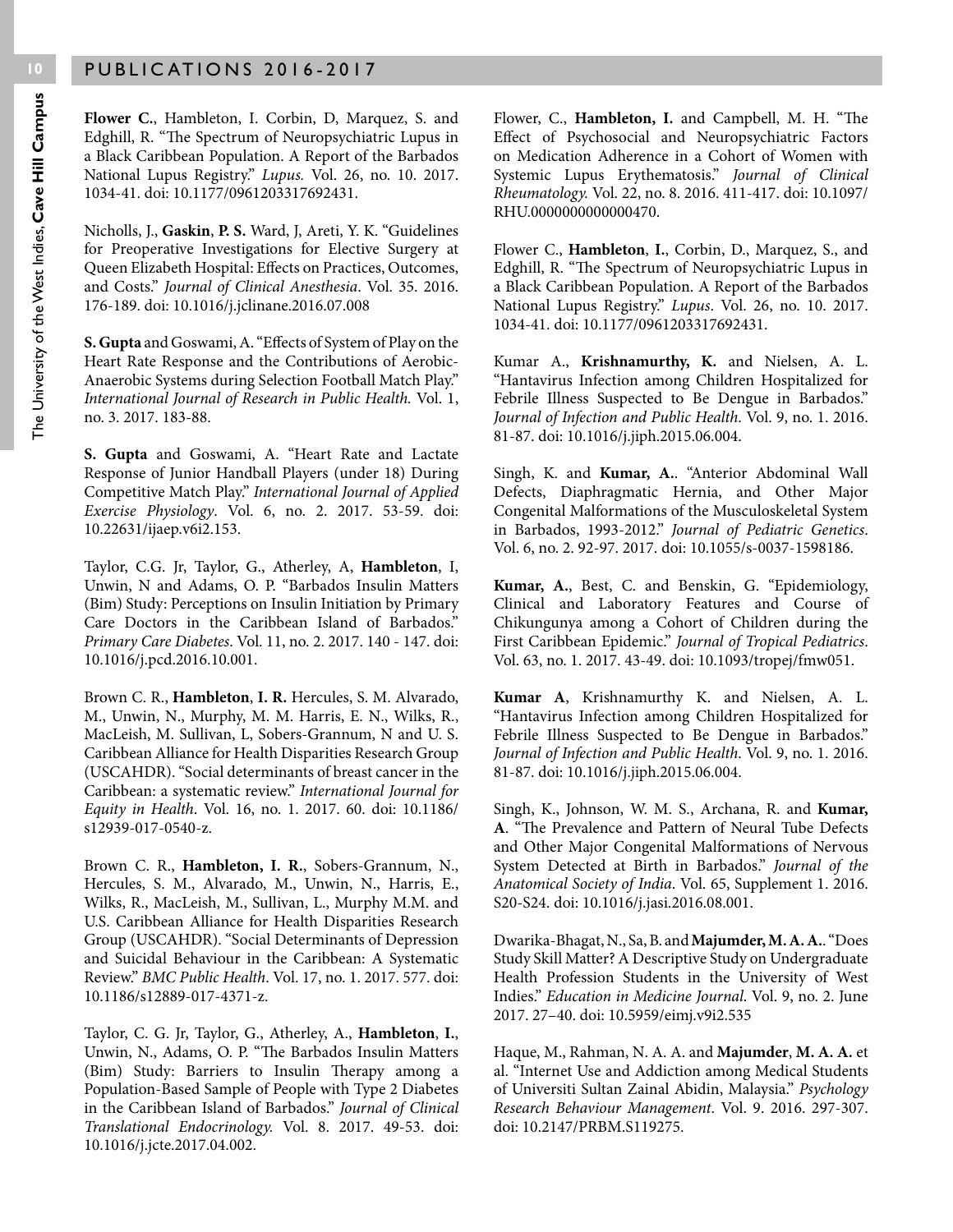Davison, E. and **Majumder, M. A. A.**. "Knowledge, Attitude and Practice Towards Long Acting Reversible Contraceptives among Clinical Sciences Students, University of Bradford, UK." *International STD Research & Reviews.* Vol. 5, no. 3. 2017. 1-11. doi: 10.9734/ ISRR/2017/34862.

Haque, M., Zulkifli, Z., Nasir, F. H. B. M., **Majumder, M. A. A.** et al. "Perception of Tomorrow's Health-Care Connoisseur and Front-Runners of Their Educational Environment Utilizing Dreem Inventory in Bahasa Melayu Version – the Native Language of Malaysia." *Australasian Medical Journal.* Vol. 10, no. 5. 2017. 396-412.

Haque, M. and **Majumder, M. A. A.**. "Team-Based Learning in Medical Education – a Review." *International Journal of Pharmaceutical Sciences Review and Research*. Vol. 43, no. 2. 2017. 59-63.

Flower C., Hambleton, I., Corbin, D., **Marquez, S.** and Edghill, R. "The Spectrum of Neuropsychiatric Lupus in a Black Caribbean Population. A Report of the Barbados National Lupus Registry." *Lupus*. Vol. 26, no. 10. 2017. 1034-41. doi: 10.1177/0961203317692431.

Maharaj, R. G., Standard-Goldson, A., Hanna-Mahase, C., Roache-Barker, S., Cunningham-Myrie, C., Motilal, M. S., Farquharson, C., **Morris**, **E.**, Paul-Charles, J., Williams-Green, P. and Adams, O. P. "Family Medicine at the University of the West Indies: A Model for the Developing World." *Education for Primary Care*. Vol. 27, no. 5. 2016. 405-408. doi: 10.1080/14739879.2016.1218744.

Brown C. R., Hambleton, I. R. Hercules, S. M. Alvarado, M., Unwin, N., **Murphy, M. M**. Harris, E. N., Wilks, R., MacLeish, M. Sullivan, L, Sobers-Grannum, N and U. S. Caribbean Alliance for Health Disparities Research Group (USCAHDR). "Social determinants of breast cancer in the Caribbean: a systematic review." *International Journal for Equity in Health*. Vol. 16, no. 1. 2017. 60. doi: 10.1186/ s12939-017-0540-z.

Brown C. R., Hambleton, I. R., Sobers-Grannum, N., Hercules, S. M., Alvarado, M., Unwin, N., Harris, E., Wilks, R., MacLeish, M., Sullivan, L., **Murphy M.M**. and U.S. Caribbean Alliance for Health Disparities Research Group (USCAHDR). "Social Determinants of Depression and Suicidal Behaviour in the Caribbean: A Systematic Review." *BMC Public Health*. Vol. 17, no. 1. 2017. 577. doi: 10.1186/s12889-017-4371-z.

Rivka, S., **Pastar**, **I.**, Ojeh, N. et al. "Epithelial-Mesenchymal Transition in Tissue Repair and Fibrosis." *Cell and Tissue Research*. Vol. 365, no. 3. 2016. 495-506. doi: 10.1007/ s00441-016-2464-0.

**Pastar, I.**, O. Stojadinovic, O., Sawaya, A. P., Stone, R. C., Lindley, E., Ojeh, N., et al. "Skin Metabolite, Farnesyl Pyrophosphate, Regulates Epidermal Response to Inflammation, Oxidative Stress and Migration." *Journal of Cell Physiology*. Vol. 231, no. 11. 2016. 2452-2463. doi: 10.1002/jcp.25357.

Pastar, I., Stojadinovic, O., Sawaya, A. P., Stone, R. C., Lindley, L. E., **Ojeh**, **N**. et al. "Skin Metabolite, Farnesyl Pyrophosphate, Regulates Epidermal Response to Inflammation, Oxidative Stress and Migration." *Journal of Cell Physiology*. Vol. 231, no. 11. 2016. 2452-2463. doi:  $10.1002$ /jcp.25357.

Maharaj, R. G., Standard-Goldson, A., Hanna-Mahase, C., Roache-Barker, S., C. Cunningham-Myrie, C., Motilal, M. S., Farquharson, C., Morris, E., **Paul-Charles**, J., Williams-Green, P. and Adams, O. P. "Family Medicine at the University of the West Indies: A Model for the Developing World." *Education for Primary Care*. Vol. 27, no. 5. 2016. 405-408. doi: 10.1080/14739879.2016.1218744.

 Rivka, S.,Pastar, I., **Ojeh, N**. et al. "Epithelial-Mesenchymal Transition in Tissue Repair and Fibrosis." *Cell and Tissue Research*. Vol. 365, no. 3. 2016. 495-506. doi: 10.1007/ s00441-016-2464-0.

**Ojeh, N**, et al. "In Vitro Skin Models to Study Epithelial Regeneration from the Hair Follicle." *PLoS One*. Vol. 12, no. 3. 2017. doi: 10.1371/journal.pone.0174389.

Pastar, I., O. Stojadinovic, O., Sawaya, A. P., Stone, R. C., Lindley, E., **Ojeh**, **N.**, et al. "Skin Metabolite, Farnesyl Pyrophosphate, Regulates Epidermal Response to Inflammation, Oxidative Stress and Migration." *Journal of Cell Physiology*. Vol. 231, no. 11. 2016. 2452-2463. doi: 10.1002/jcp.25357.

**Singh, K.** and Kumar, A. "Anterior Abdominal Wall Defects, Diaphragmatic Hernia, and Other Major Congenital Malformations of the Musculoskeletal System in Barbados, 1993–2012." *Journal of Pediatric Genetics*. Vol. 6, no. 2. 92-97. 2017. doi: 10.1055/s-0037-1598186.

**Singh, K**., Johnson, W. M. S., Archana, R. and Kumar, A. "The Prevalence and Pattern of Neural Tube Defects and Other Major Congenital Malformations of Nervous System Detected at Birth in Barbados." *Journal of the Anatomical Society of India*. Vol. 65, Supplement 1. 2016. S20-S24. doi: 10.1055/s-0037-1598186.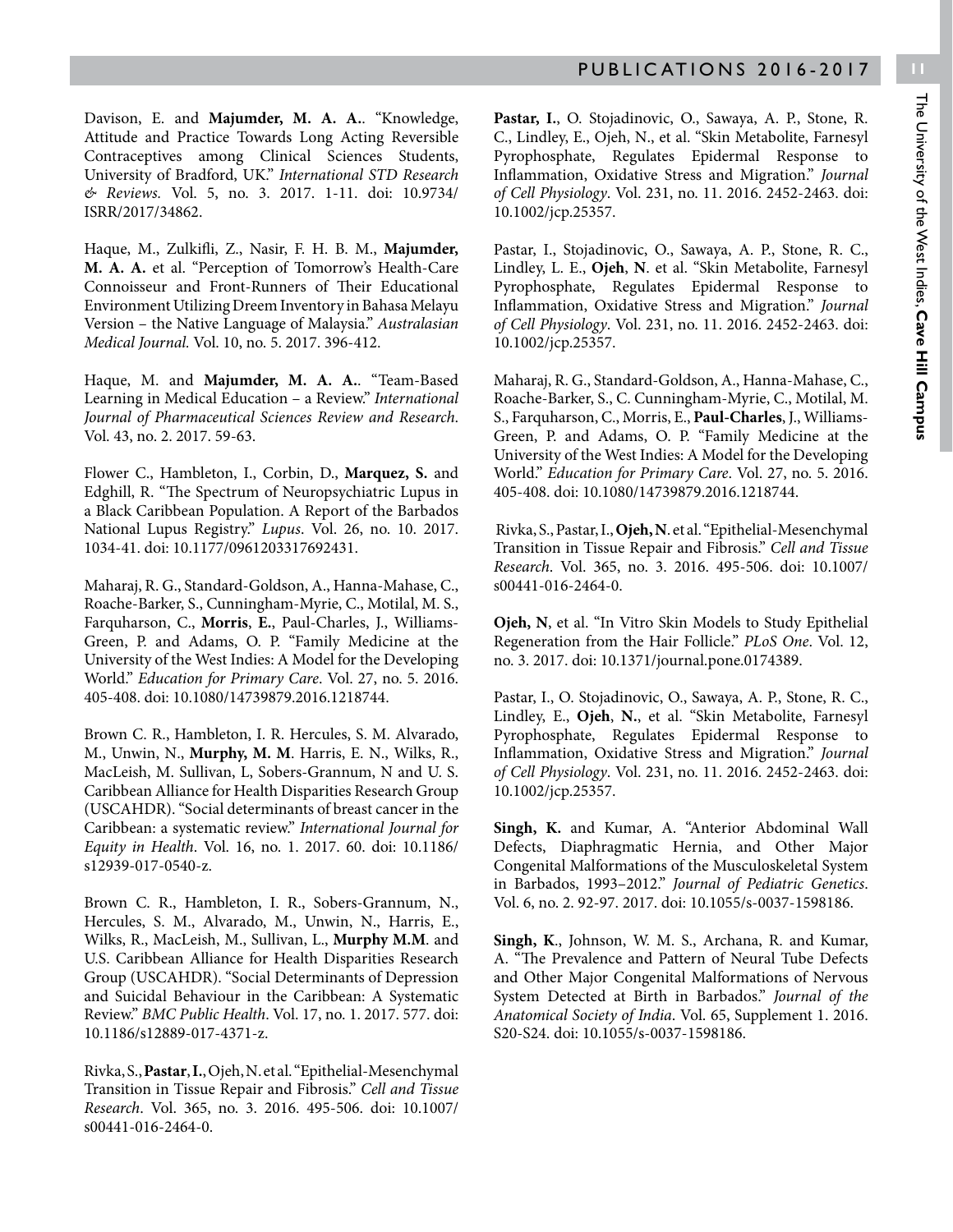Brown C. R., Hambleton, I. R. Hercules, S. M. Alvarado, M., Unwin, N., Murphy, M. M. Harris, E. N., Wilks, R., MacLeish, M. Sullivan, L, **Sobers-Grannum, N** and U. S. Caribbean Alliance for Health Disparities Research Group (USCAHDR). "Social determinants of breast cancer in the Caribbean: a systematic review." *International Journal for Equity in Health*. Vol. 16, no. 1. 2017. 60. doi: 10.1186/ s12939-017-0540-z.

Brown C. R., Hambleton, I. R., **Sobers-Grannum, N**., Hercules, S. M., Alvarado, M., Unwin, N., Harris, E., Wilks, R., MacLeish, M., Sullivan, L., Murphy M.M. and U.S. Caribbean Alliance for Health Disparities Research Group (USCAHDR). "Social Determinants of Depression and Suicidal Behaviour in the Caribbean: A Systematic Review." *BMC Public Health*. Vol. 17, no. 1. 2017. 577. doi: 10.1186/s12889-017-4371-z.

**Taylor, C.G. Jr**, Taylor, G., Atherley, A, Hambleton, I, Unwin, N and Adams, O. P. "Barbados Insulin Matters (Bim) Study: Perceptions on Insulin Initiation by Primary Care Doctors in the Caribbean Island of Barbados." *Primary Care Diabetes*. Vol. 11, no. 2. 2017. 140 - 147. doi: 10.1016/j.pcd.2016.10.001.

**Taylor, C. G. Jr**, Taylor, G., Atherley, A., Hambleton, I., Unwin, N., Adams, O. P. "The Barbados Insulin Matters (Bim) Study: Barriers to Insulin Therapy among a Population-Based Sample of People with Type 2 Diabetes in the Caribbean Island of Barbados." *Journal of Clinical Translational Endocrinology*. Vol. 8. 2017. 49-53. doi: 10.1016/ j.jcte.2017.04.002.

Atherley A. E., **Taylor Jr., C. G**. Whittington, A. and Jonker, C. "Knowledge, Attitudes and Practices Towards Blood Donation in Barbados." *Transfusion Medicine*. Vol. 26, no. 6. 2016. 415-421. doi: 10.1111/tme.12359.

#### *Abstracts*

Ramirez, H., **Pastar, I**. Stone, R., Cao Wikramanayake, T., Jozic, I., Stojadinovic, O., Ojeh, N., Kirsner, R. S. and Tomic-Canic, M. "905 Suppression of DNA Repair and Lack of Cellular Migration Are Major Contributors of Diabetic Foot Ulcer Pathophysiology*." Journal of Investigative Dermatology*. Vol. 137, no. 5. 2017. S156.

Ramirez, H., Pastar, I. Stone, R., Cao Wikramanayake, T., Jozic, I., Stojadinovic, O., **Ojeh, N.**, Kirsner, R. S. and Tomic-Canic, M. "905 Suppression of DNA Repair and Lack of Cellular Migration Are Major Contributors of Diabetic Foot Ulcer Pathophysiology*." Journal of Investigative Dermatology*. Vol. 137, no. 5. 2017. S156.

#### *Poster Presentations*

Paul-Charles, J. L., Mangera, K., Morris, E. H. and **Adams, O. P.** "Does Peak Expiratory Flow Rate Measured Sitting Differ from That Measured Standing?" *West Indian Medical Journal*. Vol. 66, no. 1. 2017. 29-30.

Paul-Charles, J. L., Mangera, K., **Morris, E. H.** and Adams, O. P. "Does Peak Expiratory Flow Rate Measured Sitting Differ from That Measured Standing?" *West Indian Medical Journal*. Vol. 66, no. 1. 2017. 29-30.

**Paul-Charles, J. L.**, Mangera, K., Morris, E. H. and Adams, O. P. "Does Peak Expiratory Flow Rate Measured Sitting Differ from That Measured Standing?" *West Indian Medical Journal*. Vol. 66, no. 1. 2017. 29-30.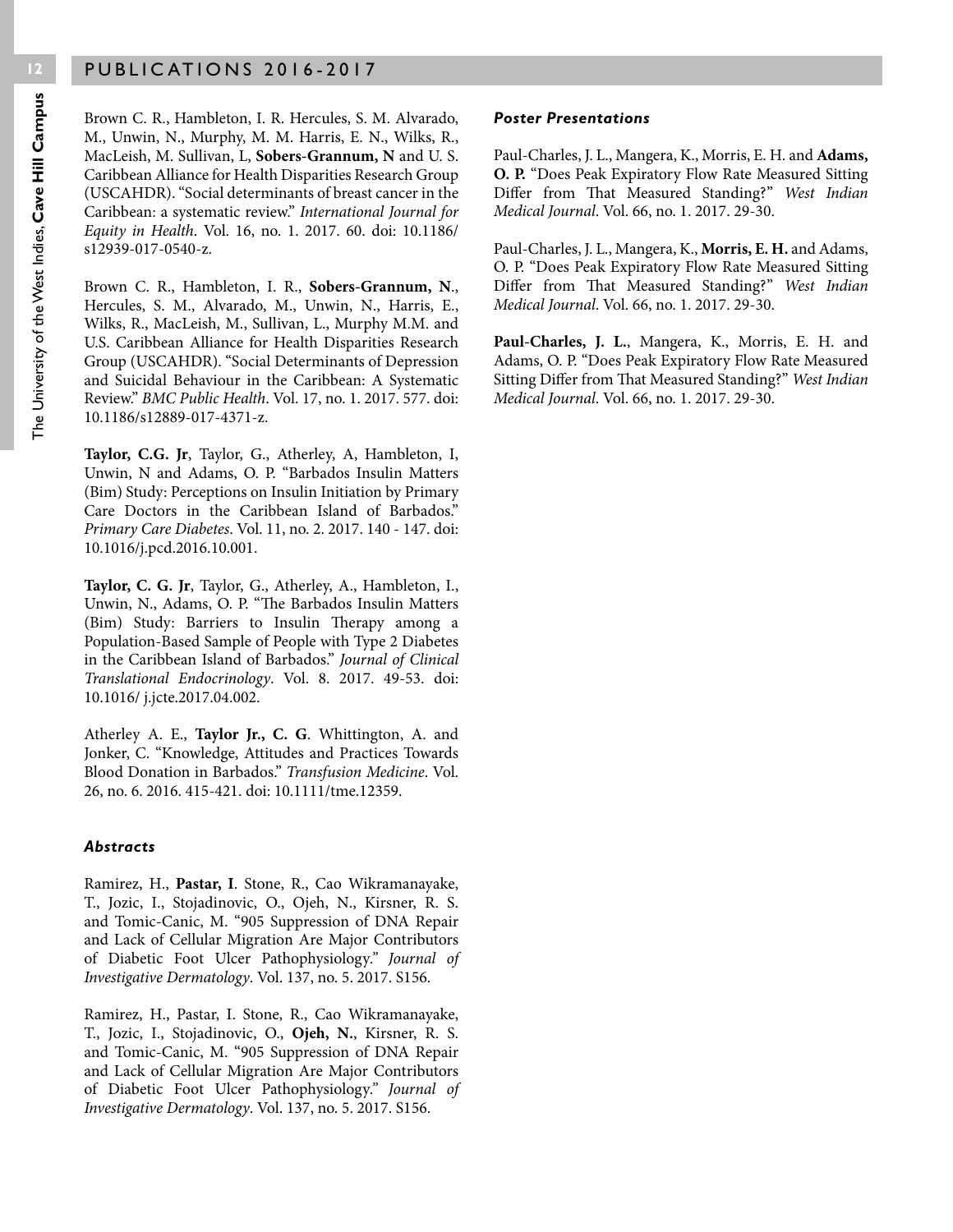### **THE GEORGE ALLEYNE CHRONIC DISEASE**

### *Refereed Journal Articles*

**RESEARCH CENTRE (GA-CDRC)**

Brown C. R., Hambleton, I. R. Hercules, S. M., **Alvarado, M**., Unwin, N., Murphy, M. M. Harris, E. N., Wilks, R., MacLeish, M. Sullivan, L, Sobers-Grannum, N and U. S. Caribbean Alliance for Health Disparities Research Group (USCAHDR). "Social determinants of breast cancer in the Caribbean: a systematic review." *International Journal for Equity in Health*. Vol. 16, no. 60. 2017. doi: 10.1186/ s12939-017-0540-z.

**Alvarado, M.**, Kostova, D., Suhrcke,. M., Hambleton, I., Hassell, T, Samuels, T. A., Adams, J. and Unwin, N., Barbados SSB Tax Evaluation Group. "Trends in beverage prices following the introduction of a tax on sugar-sweetened beverages in Barbados." *Preventative Medicine*. Vol. 105 supplement. S23-S25. 2017. pii: S0091- 7435(17)30260-8. doi: 10.1016/j.ypmed.2017.07.013.

**Brown C. R.**, Hambleton, I. R. Hercules, S. M., Alvarado, M., Unwin, N., Murphy, M. M. Harris, E. N., Wilks, R., MacLeish, M. Sullivan, L, Sobers-Grannum, N and U. S. Caribbean Alliance for Health Disparities Research Group (USCAHDR). "Social determinants of breast cancer in the Caribbean: a systematic review." *International Journal for Equity in Health*. Vol. 16, no. 60. 2017. doi: 10.1186/ s12939-017-0540-z.

**Brown C. R.**, Hambleton, I. R., Sobers-Grannum, N., Hercules, S. M., Alvarado, M., Unwin, N., Harris, E., Wilks, R., MacLeish, M., Sullivan, L., Murphy M. and U.S. Caribbean Alliance for Health Disparities Research Group (USCAHDR). "Social determinants of depression and suicidal behaviour in the Caribbean: a systematic review." *BMC Public Health*. Vol. 17. 577. 2017. doi: 10.1186/ s12889-017-4371-z.

Rose A. M., Hambleton, I. R., Jeyaseelan , S. M., Howitt, C., Harewood, R., **Campbell, J**., Martelly, T. N., Blackman, T., George, K. S., Hassell, T. A., Corbin, D. O., Delice, R., Prussia, P., Legetic, B. and Hennis, A. J. "Establishing national noncommunicable disease surveillance in a developing country: a model for small island nations." *Revista Panamericana de Salud Pública*. Vol. 39, no. 2. 2016. 76-85.

**Guariguata L.**, Guell, C., Samuels, T. A., Rouwette, E. A., Woodcock, J.,. Hambleton I. R. and Unwin. N. "Systems Science for Caribbean Health: the development and piloting of a model for guiding policy on diabetes in the Caribbean." *Health Research Policy and Systems*. Vol. 14, no. 1. 2017. 79. doi: 10.1186/s12961-016-0150-z.

Howitt C., Brage, S., **Hambleton**, **I. R.,** Westgate, K., Samuels, T. A., Rose, A. M. and Unwin, N. "A cross-sectional study of physical activity and sedentary behaviours in a Caribbean population: combining objective and questionnaire data to guide future interventions." *BMC Public Health*. Vol. 16, No. 1. 2016. 1036. doi:10.1186/ s12889-016-3689-2.

Taylor, C.G. Jr, Taylor, G., Atherley, A, **Hambleton, I. R.**, Unwin, N and Adams, O. P. "Barbados Insulin Matters (BIM) study: Perceptions on insulin initiation by primary care doctors in the Caribbean island of Barbados." *Primary Care Diabetes*. Vol. 11, no. 2. 2017. 140-147. doi: 10.1016/j. pcd.2016.10.001.

Ferguson T. S., Younger-Coleman, N. O. M., Tulloch-Reid, M. K., **Hambleton**, **I. R.,** Francis, D. K., Bennett, N. R., McFarlane, S. R., Bidulescu, A., MacLeish, M. Y., Hennis, A. J. M., Wilks, R. J., Harris E. N. and Sullivan, L. W. "Educational Health Disparities in Cardiovascular Disease Risk Factors: Findings from Jamaica Health and Lifestyle Survey 2007-2008." *Frontiers in Cardiovascular Medicine*. Vol. 4, no. 28. 2017. doi: 10.3389/fcvm.2017.00028. PMCID: PMC5430054.

Bidulescu A., Ferguson, T. S., **Hambleton**, **I. R.,** Younger-Coleman, N., Francis, D., Bennett, N., Griswold, M., Fox, E., MacLeish, M., Wilks, R., Harris, E. N. and Sullivan, L. W.. "Educational health disparities in hypertension and diabetes mellitus among African descent populations in the Caribbean and the USA: a comparative analysis from the Spanish town cohort (Jamaica) and the Jackson heart study (USA)." *International Journal for Equity in Health*. Vol. 16, no. 1. 33. 2017. doi: 10.1186/s12939-017-0527-9.

Rose A. M., **Hambleton**, **I. R.,** Jeyaseelan, S. M., Howitt, C., Harewood, R., Campbell, J., Martelly, T. N., Blackman, T., George, K. S., Hassell, T. A., Corbin, D. O., Delice, R., Prussia, P., Legetic, B. and Hennis, A. J. "Establishing national noncommunicable disease surveillance in a developing country: a model for small island nations." *Revista Panamericana de Salud Pública*. Vol. 39, no. 2. 2016.76-85.

Morey F., **Hambleton, I. R.**, N. Unwin, N. and Samuels, T.A. "Ethnic and Gender Disparities in Premature Adult Mortality in Belize 2008-2010." *PLoS One*. Vol. 11, no. 9. doi: 10.1371/journal.pone.0163172. e0163172.

Knight-Madden J.M. and **Hambleton, I. R**. "Inhaled bronchodilators for acute chest syndrome in people with sickle cell disease." *Cochrane Database of Systematic Reviews*. Vol. 9. 2016. doi: 10.1002/14651858. CD003733. pub4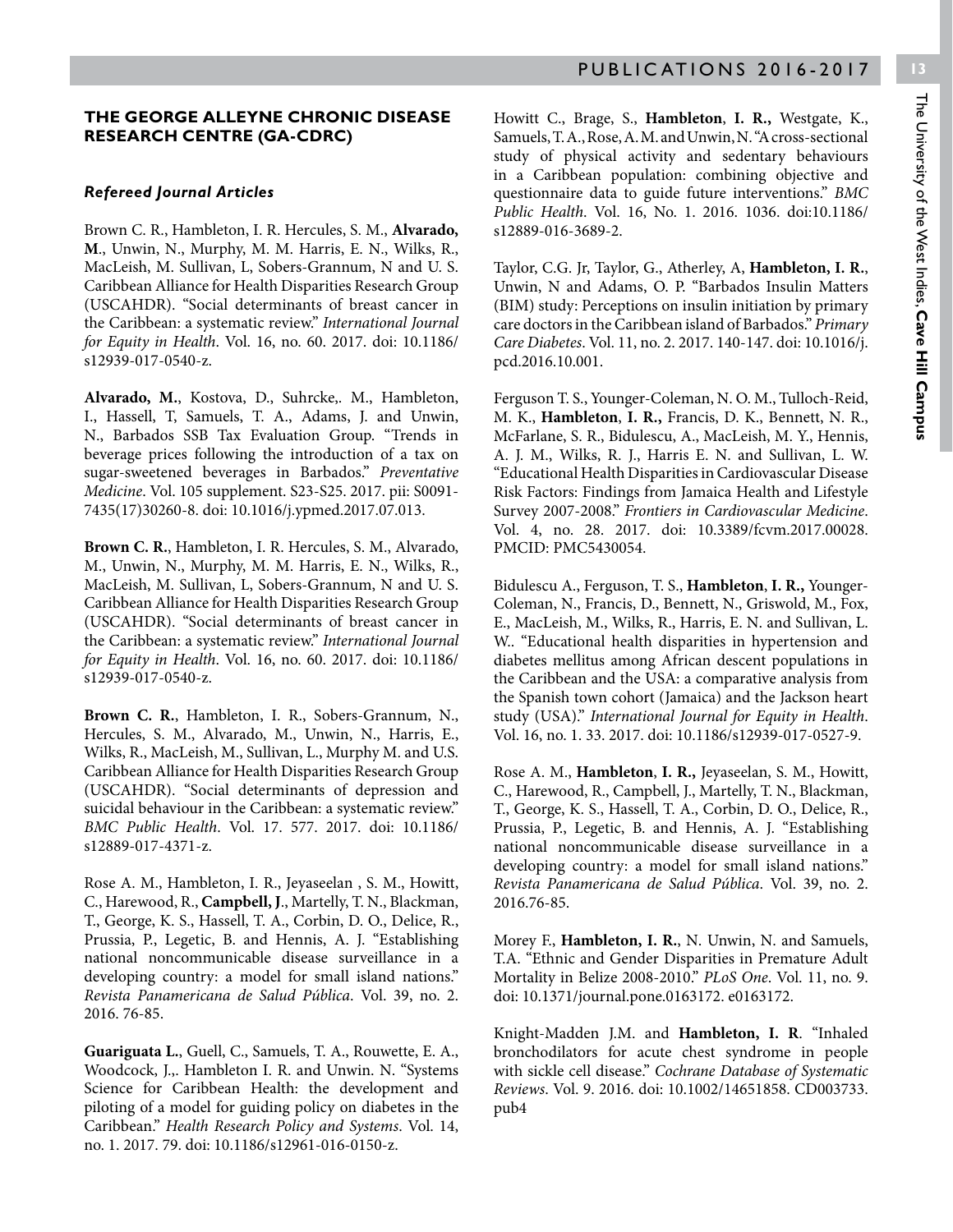**Hambleton I. R.**, Jeyaseelan, S. M., Howitt, C. and Hennis, A. J. "Monitoring Caribbean tobacco use: baseline adolescent smoking prevalence and regional disparities." *Salud Pública de México*. Vol. 59, supplement 1. 2016. S12-S21. doi: 10.21149/7849.

Brown C. R., **Hambleton, I. R.** Hercules, S. M., Alvarado, M., Unwin, N., Murphy, M. M. Harris, E. N., Wilks, R., MacLeish, M. Sullivan, L, Sobers-Grannum, N and U. S. Caribbean Alliance for Health Disparities Research Group (USCAHDR). "Social determinants of breast cancer in the Caribbean: a systematic review." *International Journal for Equity in Health*. Vol. 16, no. 60. 2017. doi: 10.1186/ s12939-017-0540-z.

Brown C. R., **Hambleton, I. R.**, Sobers-Grannum, N., Hercules, S. M., Alvarado, M., Unwin, N., Harris, E., Wilks, R., MacLeish, M., Sullivan, L., Murphy M. and U.S. Caribbean Alliance for Health Disparities Research Group (USCAHDR). "Social determinants of depression and suicidal behaviour in the Caribbean: a systematic review." *BMC Public Health*. Vol. 17. 577. 2017. doi: 10.1186/ s12889-017-4371-z.

Guariguata L., Guell, C., Samuels, T. A., Rouwette, E. A., Woodcock, J., **Hambleton I. R.** and Unwin, N. "Systems Science for Caribbean Health: the development and piloting of a model for guiding policy on diabetes in the Caribbean." *Health Research Policy and Systems*. Vol. 14, no. 1. 2017. 79. doi: 10.1186/s12961-016-0150-z.

Taylor C. G. Jr., Taylor, G., Atherley, A., **Hambleton**, **I. R.**, Unwin N., and Adams, O. P. "The Barbados Insulin Matters (BIM) study: Barriers to insulin therapy among a population-based sample of people with type 2 diabetes in the Caribbean island of Barbados." *Journal of Clinical & Translational Endocrinology*. Vol. 8. 2017. 49-53. doi: 10.1016/j.jcte.2017.04.002.

Flower C., **Hambleton**, **I. R.**, and Campbell, M. "The Effect of Psychosocial and Neuropsychiatric Factors on Medication Adherence in a Cohort of Women with Systemic Lupus Erythematosus." *Journal Clinical of Rheumatology*. Vol. 22, no. 8. 2016. 411-417. doi: 10.1097/ RHU.0000000000000470.

Flower C., **Hambleton**, **I. R.,** Corbin, D., Marquez, S. and Edghill, R. "The spectrum of neuropsychiatric lupus in a Black Caribbean population: a report of the Barbados National Lupus Registry." *Lupus*. Vol. 26, No. 10. 2017. 1034-1041. doi: 10.1177/0961203317692431.

Alvarado, M., Kostova, D., Suhrcke, M., **Hambleton**, **I. R**., Hassell, T., Samuels, T. A., Adams, J. and Unwin, N. Barbados SSB Tax Evaluation Group. "Trends in beverage prices following the introduction of a tax on sugar-sweetened beverages in Barbados." *Preventative Medicine*. Vol. 105 supplement. 2017. S23-S25. pii: S0091- 7435(17)30260-8. doi: 10.1016/j.ypmed.2017.07.013.

NCD Risk Factor Collaboration (NCD-RisC). (**Hambleton**, **I. R.**, member of NCD-RisC group). "Worldwide trends in blood pressure from 1975 to 2015: a pooled analysis of 1479 population-based measurement studies with 19.1 million participants." *Lancet*. Vol. 389, no. 10064. 2017. 37-55. doi:10.1016/S0140-6736(16)31919-5.

**Howitt C.**, Brage, S., Hambleton, I. R., Westgate, K., Samuels, T. A., Rose A. M. and Unwin, N. "A cross-sectional study of physical activity and sedentary behaviours in a Caribbean population: combining objective and questionnaire data to guide future interventions." *BMC Public Health*. Vol. 16, No. 1. 2016. 1036. doi:10.1186/ s12889-016-3689-2.

Rose A. M., Hambleton, I. R., Jeyaseelan , S. M., **Howitt**, **C.**, Harewood, R., Campbell, J., Martelly, T. N., Blackman, T., George, K. S., Hassell, T. A., Corbin, D. O., Delice, R., Prussia, P., Legetic B. and Hennis, A. J. "Establishing national noncommunicable disease surveillance in a developing country: a model for small island nations." *Revista Panamericana de Salud Pública*. Vol. 39, no. 2. 2016. 76-85.

Hambleton I. R., Jeyaseelan, S. M., **Howitt C.** and Hennis, A. J. "Monitoring Caribbean tobacco use: baseline adolescent smoking prevalence and regional disparities." *Salud Pública de México*. Vol. 59, supplement 1. 2016. S12-S21. doi: 10.21149/7849.

**Landis, R.C.**, Durandy, Y. "Dear SIRS … unfaithfully yours". *Anaesthesia Intensive and Care.* Vol. 45, no. 2. 2017. 274-275. PMID: 28267952.

Thomas, R.C., Vu, P., Modi, S.P., Chung, P.E., **Landis, R.C.**, Khaing, Z.Z., Hardy, G.J., and Schmidt, C.E. "Sacrificial crystal templated hyaluronic acid hydrogels as biomimetic 3D tissue scaffolds for nerve tissue regeneration." *ACS Biomaterial Science and Engineering.* Vol. 3, no 7. 2017. 1451-1459. doi: 10.1021/acsbiomaterials.7b00002.

**Martelly T. N.**, Rose, A. M. C., Subramanian, S., Edwards, P., Tangka F. and Saraiya, M. "Economic assessment of integrated cancer and cardiovascular registries: The Barbados experience." *Cancer Epidemiology*. Vol. 45, Supplement 1. S37-42. 2016. doi: 10.1016/j. canep.2016.10.020.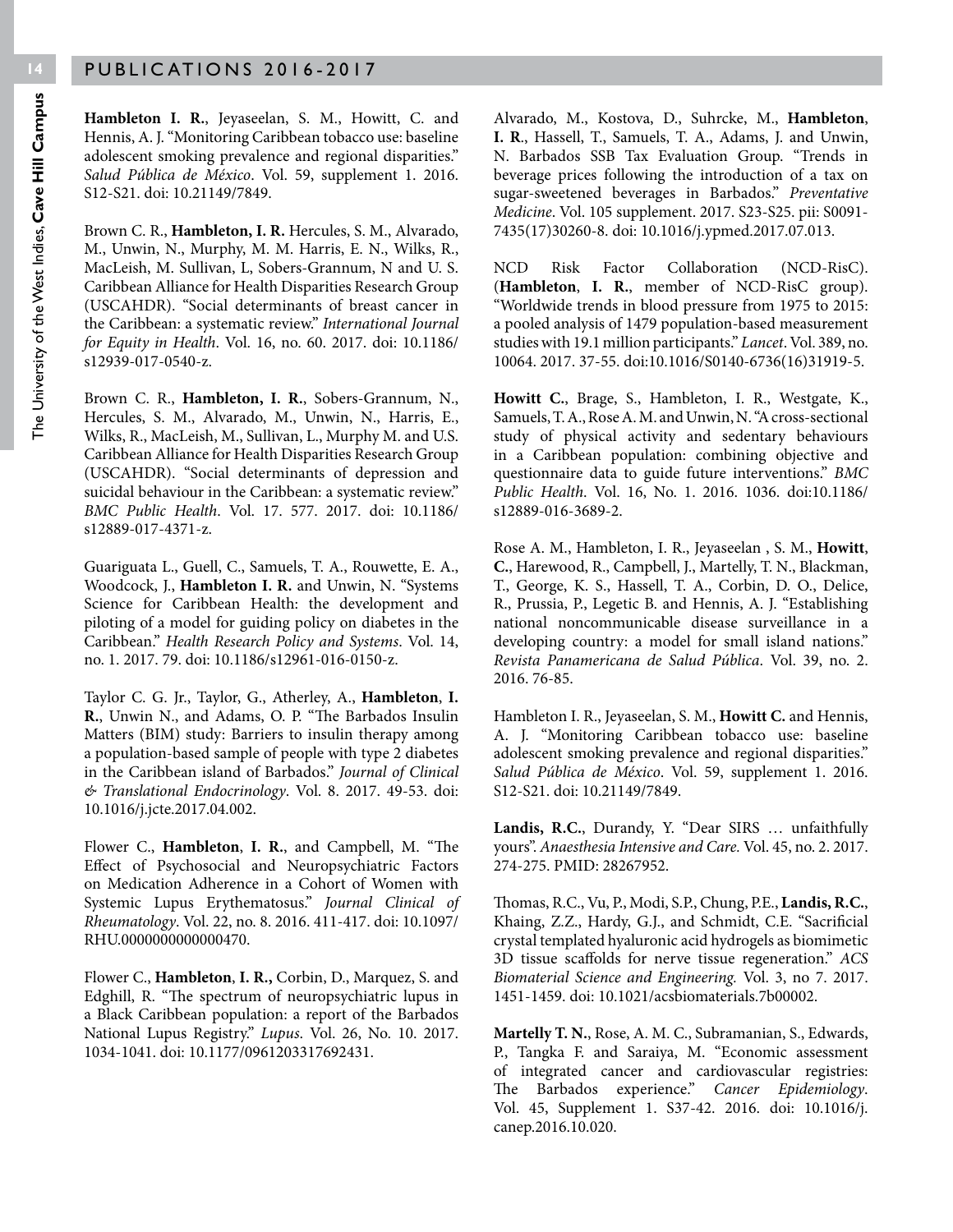Rose A. M., Hambleton, I. R., Jeyaseelan, S. M., Howitt, C., Harewood, R., Campbell, J., **Martelly**, **T. N.**, Blackman, T., George, K. S., Hassell, T. A., Corbin, D. O., RDelice, R., Prussia, P., Legetic, B. and Hennis, A. J. "Establishing national noncommunicable disease surveillance in a developing country: a model for small island nations." *Revista Panamericana de Salud Pública*. Vol. 39, no. 2. 2016. 76-85.

Asnani M., **Quimby**, **K. R.**, Bennet, N. and Francis, D. "Interventions for patients and caregivers to improve knowledge of sickle cell disease and recognition of its related complications (Full Review)." *Cochrane Database of Systematic Reviews*. Vol. 10, no. CD011175. doi: 10.1002/14651858. http://www.cochrane.org/news/ featured-review-interventions-patients-and-caregiversimprove-knowledge-sickle-cell-disease-and.

Howitt C., Brage, S., Hambleton, I. R., Westgate, K., Samuels, T. A., **Rose, A. M.** and Unwin, N. "A cross-sectional study of physical activity and sedentary behaviours in a Caribbean population: combining objective and questionnaire data to guide future interventions." *BMC Public Health*. Vol. 16, No. 1. 2016 1036. doi:10.1186/s12889-016-3689-2.

Martelly T. N., **Rose**, **A. M. C.,** Subramanian, S., Edwards, P., Tangka, F and Saraiya, M. "Economic assessment of integrated cancer and cardiovascular registries: The Barbados experience." *Cancer Epidemiology*. Vol. 45, Supplement 1. 2016. S37-42. doi: 10.1016/j. canep.2016.10.020.

**Rose A. M.**, Hambleton, I. R., Jeyaseelan, S. M., Howitt, C., Harewood, R., Campbell, J., Martelly, T. N., Blackman, T., George, K. S., Hassell, T. A., Corbin, D. O., Delice, R., Prussia, P., Legetic, B. and Hennis, A. J. "Establishing national noncommunicable disease surveillance in a developing country: a model for small island nations." *Revista Panamericana de Salud Pública*. Vol. 39, no. 2. 2016. 76-85.

Morey F., Hambleton, I. R., Unwin N. and **Samuels, T. A**. "Ethnic and Gender Disparities in Premature Adult Mortality in Belize 2008-2010." *PLoS One*. Vol. 11, no. 9. 2016. doi: 10.1371/journal.pone.0163172. e0163172.

Guariguata L., Guell, C., **Samuels**, **T. A.**, Rouwette, E. A., Woodcock, J., Hambleton I. R. and Unwin, N. "Systems Science for Caribbean Health: the development and piloting of a model for guiding policy on diabetes in the Caribbean." *Health Research Policy and Systems*. Vol. 14, no. 1. 2017. 79. doi: 10.1186/s12961-016-0150-z.

Alvarado, M., Kostova, D., Suhrcke, M., Hambleton, I., Hassell, T., **Samuels**, **T. A.**, Adams J. and Unwin, N. Barbados SSB Tax Evaluation Group. "Trends in beverage prices following the introduction of a tax on sugar-sweetened beverages in Barbados." *Preventative Medicine*. Vol. 105 supplement. S23-S25. 2017. pii: S0091- 7435(17)30260-8. doi: 10.1016/j.ypmed.2017.07.013.

Howitt C., Brage, S., Hambleton, I. R., Westgate, K., Samuels, T. A., Rose, A. M. and **Unwin, N**. "A cross-sectional study of physical activity and sedentary behaviours in a Caribbean population: combining objective and questionnaire data to guide future interventions." *BMC Public Health*. Vol. 16, No. 1. 1036. doi: 10.1186/s12889-016-3689-2.

Taylor C. G. Jr., Atherley, A., Hambleton, I. R., **Unwin** N. and Adams, O. P. "Barbados Insulin Matters (BIM) study: Perceptions on insulin initiation by primary care doctors in the Caribbean island of Barbados." *Primary Care Diabetes*. Vol. 11, no. 2. 2017. 140-147. doi: 10.1016/j. pcd.2016.10.001.

Morey F., Hambleton, I. R., **Unwin** N. and Samuels, T. A. "Ethnic and Gender Disparities in Premature Adult Mortality in Belize 2008-2010." *PLoS One*. Vol. 11, no. 9. 2016. doi: 10.1371/journal.pone.0163172. e0163172.

Brown C. R., Hambleton, I. R. Hercules, S. M., Alvarado, M., **Unwin, N.,** Murphy, M. M. Harris, E. N., Wilks, R., MacLeish, M. Sullivan, L, Sobers-Grannum, N and U. S. Caribbean Alliance for Health Disparities Research Group (USCAHDR). "Social determinants of breast cancer in the Caribbean: a systematic review." *International Journal for Equity in Health*. Vol. 16, no. 60. 2017. doi: 10.1186/ s12939-017-0540-z.

Brown C. R., Hambleton, I. R., Sobers-Grannum, N., Hercules, S. M., Alvarado, M., **Unwin, N.,** Harris, E., Wilks, R., MacLeish, M., Sullivan, L., Murphy M. and U.S. Caribbean Alliance for Health Disparities Research Group (USCAHDR). "Social determinants of depression and suicidal behaviour in the Caribbean: a systematic review." *BMC Public Health*. Vol. 17. 577. 2017. doi: 10.1186/ s12889-017-4371-z.

Guariguata L., Guell, C., Samuels, T. A., Rouwette, E. A., Woodcock, J., Hambleton I. R. and **Unwin, N.** "Systems Science for Caribbean Health: the development and piloting of a model for guiding policy on diabetes in the Caribbean." *Health Research Policy and Systems*. Vol. 14, no. 1. 2017. 79. doi: 10.1186/s12961-016-0150-z.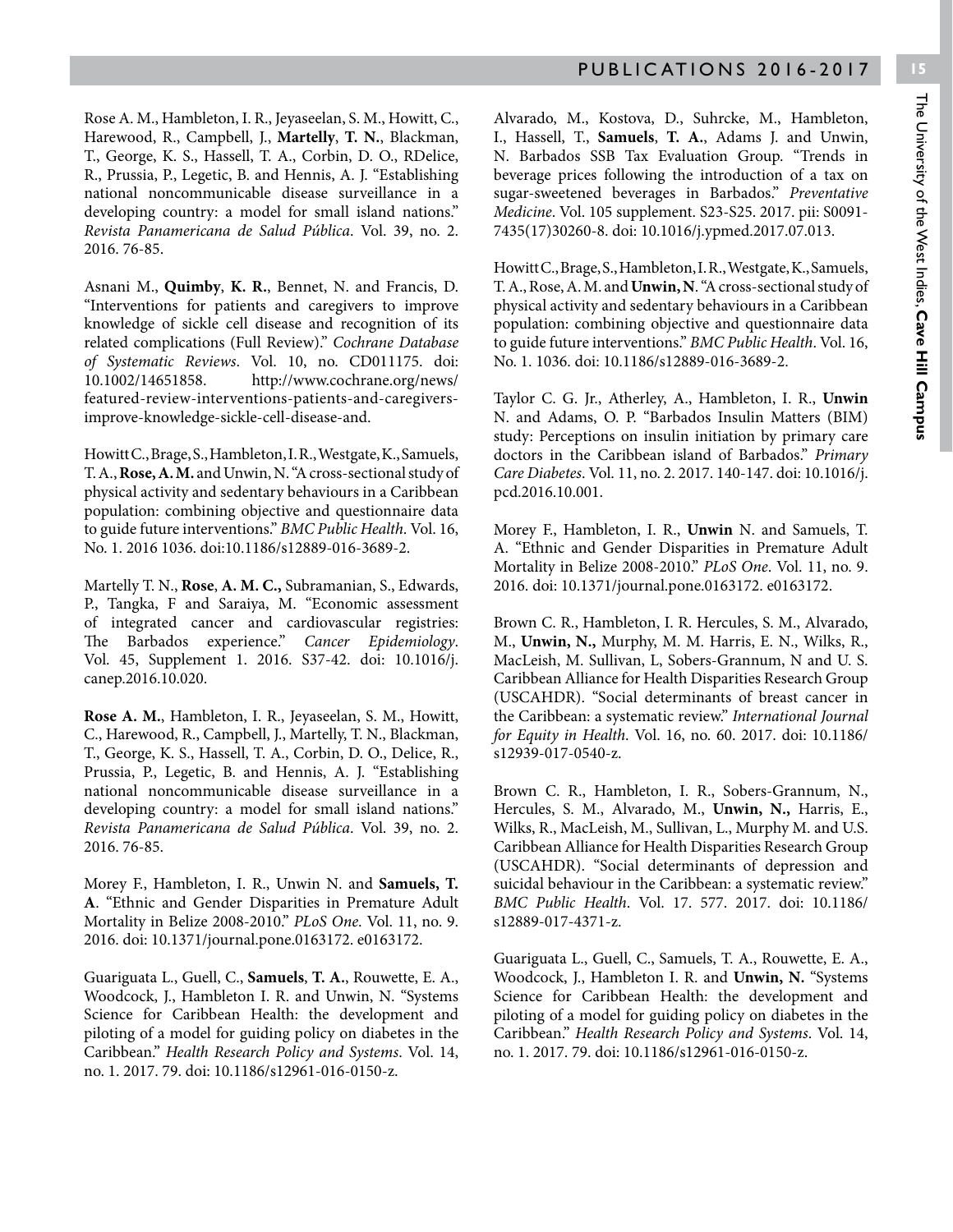Taylor C. G. Jr., Taylor, G., Atherley, A., Hambleton, I. R., **Unwin N.,** and Adams, O. P. "The Barbados Insulin Matters (BIM) study: Barriers to insulin therapy among a population-based sample of people with type 2 diabetes in the Caribbean island of Barbados." *Journal of Clinical & Translational Endocrinology*. Vol. 8. 2017. 49-53. doi: 10.1016/j.jcte.2017.04.002.

Alvarado, M., Kostova, D., Suhrcke, M., Hambleton, I. R., Hassell, T., Samuels, T. A., Adams, J. and **Unwin, N.** "Trends in beverage prices following the introduction of a tax on sugar-sweetened beverages in Barbados." *Preventative Medicine*. Vol. 105 supplement. 2017. S23-S25. 2017. pii: S0091-7435(17)30260-8. doi: 10.1016/j. ypmed.2017.07.013.

#### *Technical Report*

Samuels, T. A. and **Unwin**, **N**. on behalf of the Research Team. *Accelerating Action on NCDs: Evaluation of the 2007 CARICOM Heads of Government Port of Spain NCD summit Declaration* – *Report on behalf of PAHO/WHO and CARICOM*. September, 2016. http://onecaribbeanhealth. org/wp-content/uploads/2016/10/ACCELERATING-ACTION-ON-NCDS-POSDEVAL-Report-1.pdf.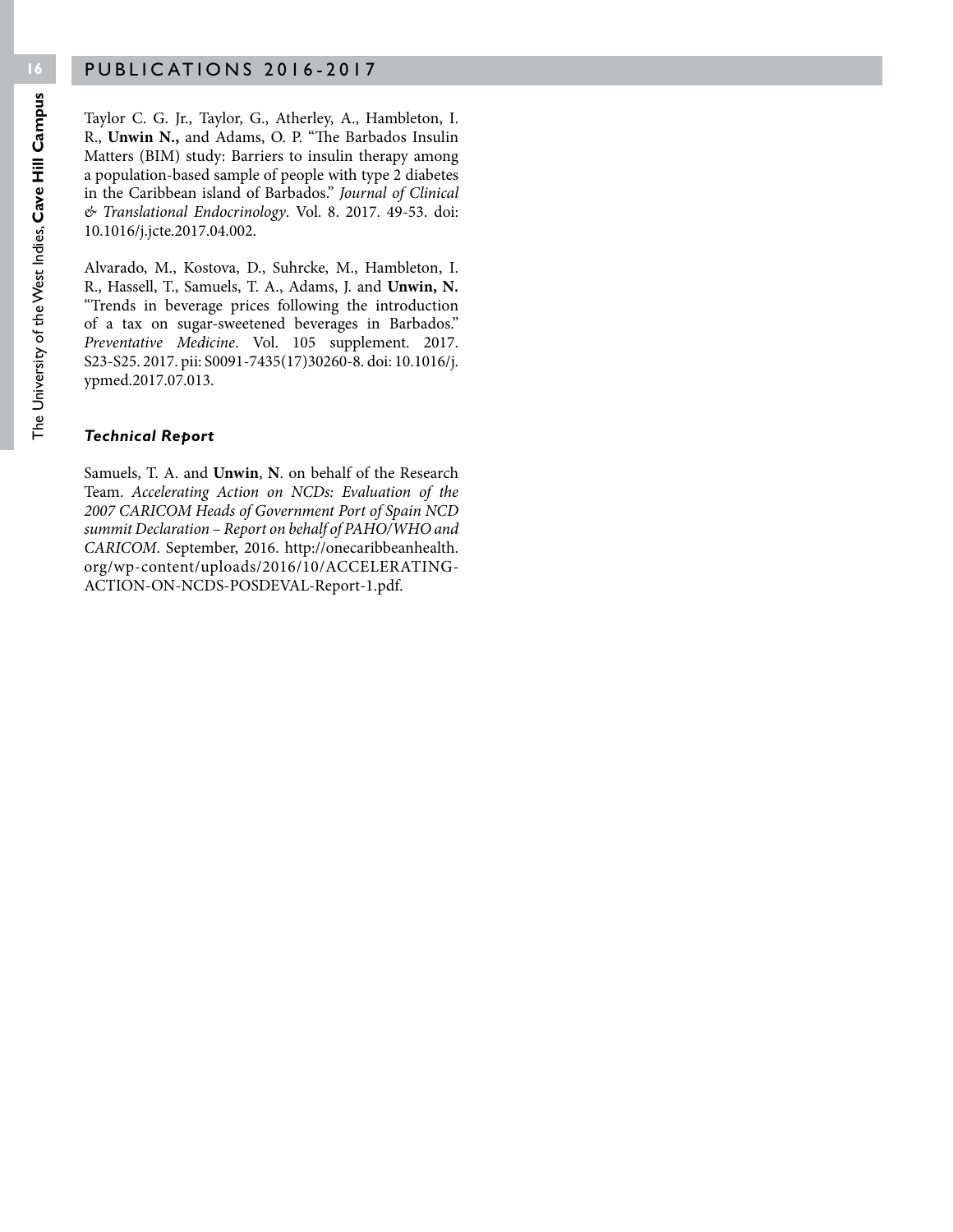## FACULTY OF SCIENCE AND TECHNOLOGY

#### **DEPARTMENT OF BIOLOGICAL AND CHEMICAL SCIENCES**

#### *Book Chapters*

**Badenock, J. C.** "Three-Membered Ring Systems." *Progress in Heterocyclic Chemistry*; G. W. Gribble, J. A. Joule, eds. Atlanta, Georgia: Elsevier Vol. 28. 2016. 65–113.

**Lopez, F. B.** and Barclay, G. F. "Plant Anatomy and Physiology." *Pharmacognosy: Fundamentals, Applications and Strategy.* S. Badal and R. Delgoda, eds. Boston: Academic Press. 2017. 45-60.

**Tinto, W. F**., Elufioye,T. O. and Roach, J. "Waxes." *Pharmacognosy: Fundamentals, Applications and Strategy.*  S. Badal and R. Delgoda, eds. Boston: Academic Press. 2017. 443-455.

#### *Refereed Journal Articles*

Penet L., Cornet D., Blazy, J. M., **Alleyne A.**, Barthe, E., Bussière, F., Guyader, S., Pavis C. and Pétro D. "Varietal Dynamics and Yam Agro-Diversity Demonstrate Complex Trajectories Intersecting Farmers' Strategies, Networks, and Disease Experience." *Frontiers in Plant Science*. Vol.7. 2016. Doi: 10.3389/fpls.2016.01962.

Weißer, J., Ctortecka C., Busch, C. J., **Austin, S. R.,**  Nowikovsky, K., Uchida, K., Binder, C. J. and K. L. Bennett, "A Comprehensive Analytical Strategy To Identify Malondialdehyde-Modified Proteins and Peptides." *Analytical Chemistry*. Vol. 89, no. 7. 2017. 3847-3852. doi: 10.1021/acs.analchem.6b05065.

**Carrington, C. M. S.**, Krupnick, G. and Acevedo-Rodríguez, P. "Herbarium-Based Preliminary Conservation Assessments of Lesser Antillean Endemic Seed Plants Reveal a Flora at Risk." *Botanical Review.* Vol. 83, no. 2. 2017. 107-151. doi: 10.1007/s12229-017-9182-5.

Cazabon-Mannette, M., Browne, D., Austin, N., Hailey, A. and **Horrocks**, J. "Genetic structure of the hawksbill turtle rookery and foraging aggregation in Tobago, West Indies". *Journal of Experimental Marine Biology and Ecology*. Vol. 485. 2016. 94-101.

Cazabon-Mannette, M., Schuhmann, P. W., Hailey, A. and **Horrocks, J.** "Estimates of the non-market value of sea turtles in Tobago using stated preference techniques". *Journal of Environmental Management*. Vol. 192. 2017. 281-291.

**McDowell, S. A. C.,** "A computational study of simultaneous cation/anion interactions in model clusters containing all-cis 1,2,3-trifluorocyclopropane (F3C3H3) and all-cis 1,2,3,4-tetrafluorobutane (F4C4H4)". *Chemical Physics Letters*. Vol. 665. 2016: 105-110. doi: 10.1016/j. cplett.2016.10.055.

**McDowell, S. A. C.**, "Correlation of the bond-length change and vibrational frequency shift in model hydrogenbonded complexes of pyrrole". *Chemical Physics Letters*. Vol. 674. 2017. 146-150. doi: 10.1016/j.cplett.2017.02.065.

**McDowell, S. A. C.**, "On the stability of clusters containing all-cis 1,2,3,4,5,6-hexafluorocyclohexane". *Computational and Theoretical Chemistry*. Vol. 1108. 2017. 18-22. doi: 10.1016/j.comptc.2017.03.012.

**Mohapatra, B. R.** "Kinetic and thermodynamic properties of alginate lyases and cellulases co-produced by Exiguobacterium species Alg-S5". *International Journal of Biological Macromolecules.* 2017. Vol. 98. 103-110. doi: 10.1016/j.ijbiomac.2017.01.091.

Holder, S. L., Lee, C. H. and **Popuri, S. R.** "Simultaneous wastewater treatment and bioelectricity production in microbial fuel cells using cross-linked chitosan-graphene oxide mixed-matrix membranes." *Environmental Science and Pollution Research.* Vol. 24, no. 15. 2017. 13782-13796. doi: 10.1007/s11356-017-8839-2.

Harewood, A. J. T., **Popuri, S. R.**, Cadogan, E. I., Lee, C. H. and Wang, C C. "Bioelectricity generation from Brewery Wastewater in a Microbial Fuel Cell using Chitosan/ Biode- gradable Copolymer Membrane." *International Journal of Environmental Science and Technology*. Vol. 14, no. 7. 2017. 1535-1550. doi: 10.1007/s13762-017-1258-6.

Holder, S. L., Lee, C. H., **Popuri, S. R.** and Zhuang, M. X. "Enhanced surface functionality and microbial fuel cell performance of chitosan membranes through phosphorylation". *Carbohydrate Polymers*. Vol. 149. 2017. 251-262. doi: 10.1016/j.carbpol.2016.04.118.

Liao, C. H., Lee, C. H., **Popuri, S. R.** and Hung, C. "Integrated Process Development for the Recovery of Europium and Yttrium from Waste Fluorescent Powder". *Journal of Material Cycles and Waste Management*. Vol. 19, no. 3. 2017. 1235-1243.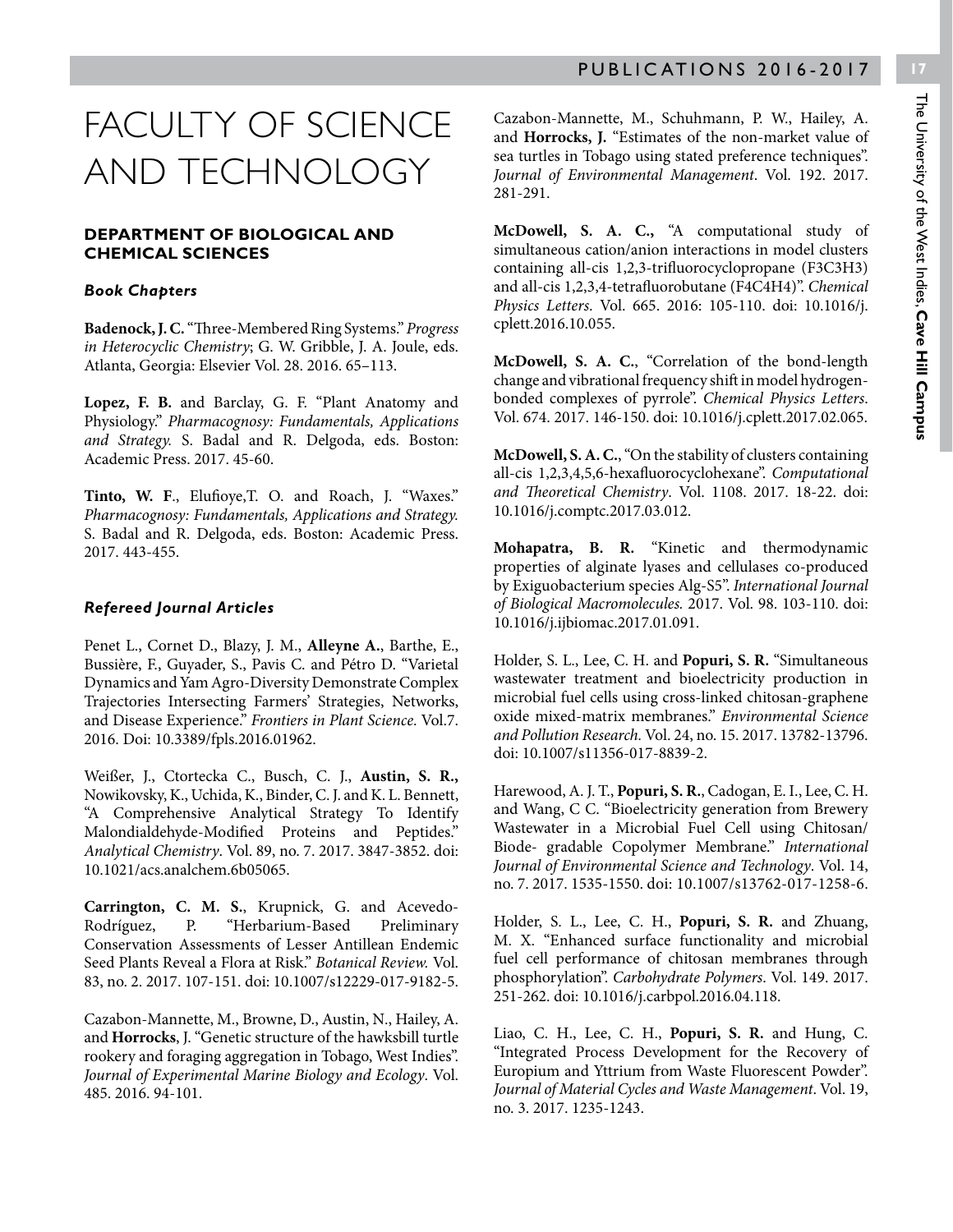Vani, T. J. S., Reddy, N. S., Krishna Rao, K. S. V., **Popuri**, **S. R**. and Reddy, A. V. R. "Development of novel blend membranes of sodium alginate and gelatin for the removal of toxic metal ions", *Desalination and water treatment.* Vol. 57, no. 53. 2016. 25729-25738. doi: 10.1080/19443994.2016.1151380.

Peng, Y. S., Lee, C. H., **Popuri, S. R.** and Kumar, K. N. S. "Preparation of high-purity ultrafine copper powder in mass-production by chemical reduction method: Taguchi robust design optimization". *Journal of Powder Metallurgy and Metal Ceramics.* Vol. 55, no. 7-8. 2016. 386-396. doi: 10.1007/s11106-016-9818-8.

Monnereau, I., Mahon, R. McConney, P., Nurse, L., Turner, R. and**. Vallès, H.** "The impacts of methodological choices on the outcome of climate change vulnerability assessments: an example from the global fisheries sector". *Fish and Fisheries*. 2017. Vol. 18, no. 4. 717-731. doi:10.1111/faf.12299.

Bilibana, M. P., **Williams, A. R.,** C. Rassie, Sunday, C. E., Makelane, H., Wilson, L., Ntshongontshi, N., Jijana, A. N., Masikini, M., Baker, P. G., and Iwuoha, E. I. "Electrochemical Aptatoxisensor Responses on Nanocomposites Containing Electro-Deposited Silver Nanoparticles on Poly (Propyleneimine) Dendrimer for the Detection of Microcystin-LR in Freshwater" *Sensors*. Vol.16, no. 11. 1901. 2016. doi:10.3390/s16111901.

Douman, S., Feleni, U., Ross, N., Fuku, X., Ajayi, R., Nxusani, E., Ntshongontshi, N., Sidwab, U., Rassie, C., Jijana, A., Baker, P., **Williams, A.** and Iwuoha, E. "New Generation Nanoelectrochemical Biosensors for Disease Biomarkers: 1. Indium Telluride Quantum Dots Signaling of Telomerase Cancer Biomarker" *Journal of Nanoscience and Nanotechnology.* Vol. 16, no. 12. 12844-12850. 2016. doi.org: 10.1166/jnn.2016.13648.

#### *Non-Refereed Conference Proceedings*

**Vallès H**, Kramer, D. L. and Hunte W. *"Evidence of Strong Density-dependent Losses Soon after Settlement for Sparisoma Parrotfishes Along the West Coast of Barbados"*. *Proceedings of the Gulf and Caribbean Fisheries Institute.* Vol. 69. 2017. 293-294.

#### *Technical Reports*

**Horrocks, J**. and Daltry, J. C. "Alinea lanceolata**."** *The IUCN Red List of Threatened Species 2016.* 2016. e.T44579133A44579169. doi: 10.2305/IUCN.UK.2016-3. RLTS.T44579133 A44579169.en.

**Horrocks, J. A.** and Walcott, J. "Nesting by hawksbill sea turtles on the west coast of Barbados in Relation to Beach Width: With recommendations for conservation of critical nesting habitat*". Report to the Town and Country Development Planning Office, Barbados*. Barbados Sea Turtle Project, University of the West Indies, Cave Hill Campus: Barbados. 2016.

Daniel, C.D., Browne, D. C. B., and **Horrocks, J. A**. "*Hawksbill nesting distribution on the West and South coasts of Barbados in relation to artificial light, vegetation and human use".* Barbados Sea Turtle Project, University of the West Indies, Cave Hill Campus: Barbados. 2016.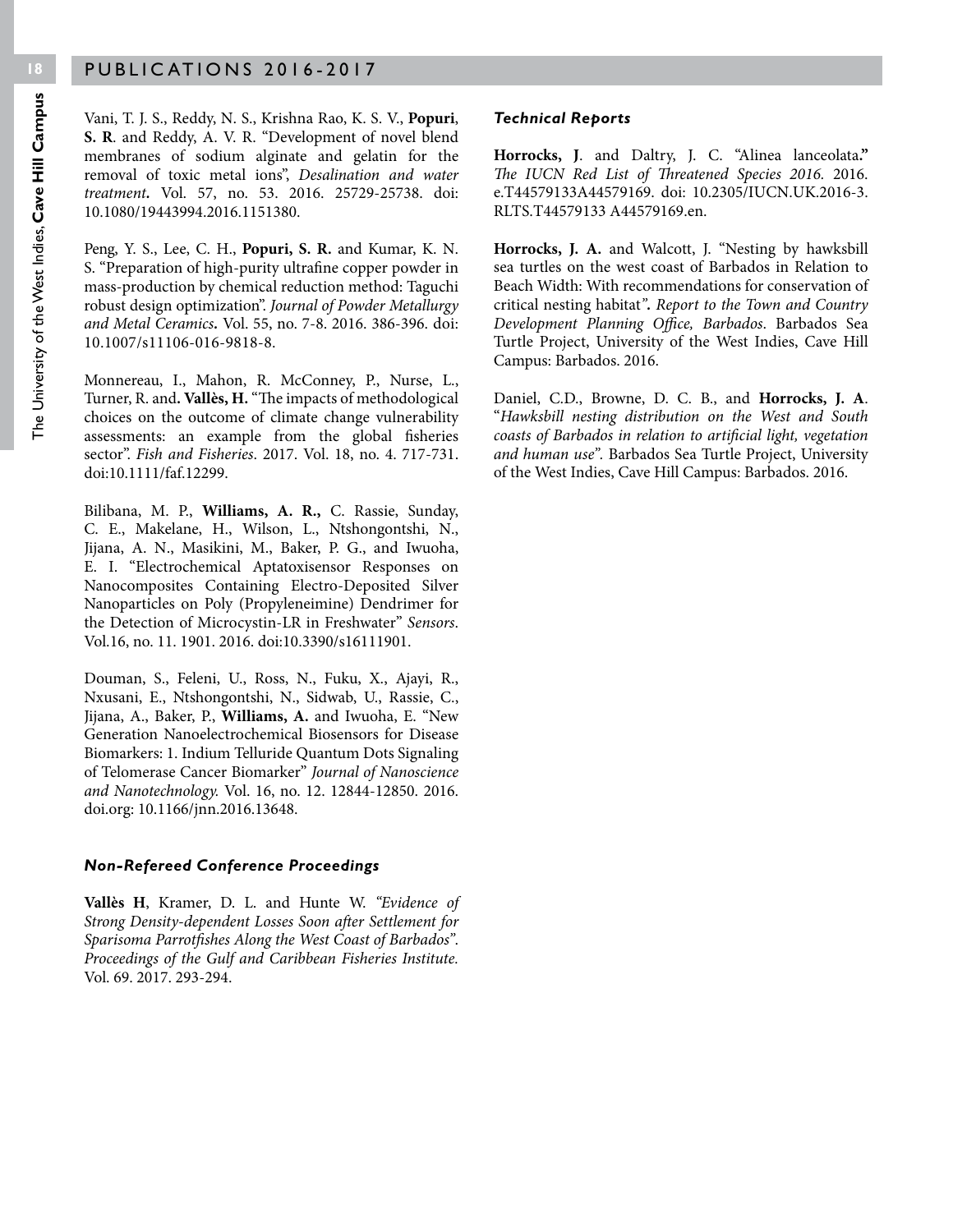## DEPARTMENT OF COMPUTER SCIENCE, MATHEMATICS AND PHYSICS

#### *Book*

**Sodha, J.,** ed. *CTS Mathematics: Revision Guide from the Teacher's Desk for Secondary Schools (Caribbean Teachers Series).* 2016*.* ISBN-10: 0992851041, ISBN-13: 978- 0992851040.

#### *Refereed Journal Articles*

**Chillumuntala, J.** and Azizi, A. "On principal ideal multiplication modules." *Ukrainian Mathematical Journal*. Vol. 69, no. 3. 337-347. 2017.

**Chillumuntala. J.** "Weak Complemented and Weak Invertible Elements in C-Lattices." *Algebra Universalis*. Vol. 77, no. 2. 237-249. 2017.

**Chillumuntala, J.** "Weak π-Rings." *Communications in Algebra*. Vol. 45, no. 6. 2394-2400. 2017.

**Harewood, A. J. T**., Popuri, S. R., Cadogan, E. I., Lee, C. H. and Wang, C C. "Bioelectricity generation from Brewery Wastewater in a Microbial Fuel Cell using Chitosan/ Biode-gradable Copolymer Membrane." *International Journal of Environmental Science and Technology*. Vol. 14, no. 7. 2017. 1535-1550. doi: 10.1007/s13762-017-1258-6.

#### *Conference Proceedings*

**Sodha, J.** "Early Stopping Criterion for LDPC Codes." *IEEE 7th International Conference on Circuits, System and Simulation (ICCSS) 2017*. IEEE: London. 14-17. 2017. doi:10.1109/ CIRSYSSIM.2017.8023165.

#### **CENTRE FOR RESOURCE MANAGEMENT AND ENVIRONMENTAL STUDIES (CERMES)**

#### *Refereed Book Chapters*

Fanning, L., Mahon, R., **Baldwin, K.** and Douglas, S. "Governance: Assessment of Governance Arrangements for Transboundary Large Marine Ecosystems." *IOC-UNESCO and UNEP (2016). Large Marine Ecosystems: Status and Trends*. Nairobi: UNESCO IOC and UNEP. 2016. 65-87.

**Cumberbatch J**., Nurse, L. and Francis, K. "Policy, practice and science: perspectives on climate change and tourism in Barbados – conflict or congruence?" *Climate Change and Coastal Tourism: A Global Perspective, Recognising Problems, Managing Solutions, Meeting Expectations.* A. Jones and M. Phillips, eds. CABI: Oxford. 2017.

**Cumberbatch J**. and Burke, E. "Vulnerability and Capacity Assessment of the Critical Infrastructure of St. Christopher Air & Sea Ports Authority (SCASPA) to Projected Impacts of Climate Change." *Global Change and the Caribbean Adaptation and Resilience*. D. Barker, D. McGregor, K. Rhiney and T. Edwards, eds. The University of the West Indies Press: Mona Jamaica. 2016. 67-86.

Fanning, L., Mahon, R., **Baldwin** K. and Douglas, S. "Governance: Assessment of Governance Arrangements for Transboundary Large Marine Ecosystems." *IOC-UNESCO and UNEP (2016). Large Marine Ecosystems: Status and Trends*. Nairobi: UNESCO IOC and UNEP. 2016. 65-87.

**Mahon, R.**, Fanning, L., Gjerde, K. M., Young, O., Reid, M. and S. Douglas, S. "Governance." *The Open Ocean: Status and Trends*. Nairobi: UNESCO IOC and UNEP. 2016. 21-45. http://www.geftwap.org/publications/copy\_ of\_TWAPVolume5OpenOcean.pdf.

Idrobo, C. J., Asselin, H., Davidson-Hunt, I. J., **McConney**, **P**., Meijer, S. S., Olsen, N. and Suich, H. "Mixed methodology for PiN landscape assessments." *People in Nature: Valuing the Diversity of Interrelationships between People and Nature.* I. J. Davidson-Hunt, H. Suich, S. S. Meijer, and N. Olsen, eds. IUCN: Switzerland, 2016: 35- 50.

Chuenpagdee, R., **McConney**, **P.** Munro, G., Ferreira, B., Marschoff, E., Rice, J. and Rosenberg, A. "Social and Economic Aspects of Sea-Based Food and Fisheries." *The First Global Integrated Marine Assessment. (First World Ocean Assessment***.)** L. Inniss and A. Simcock, eds. United Nations: New York, 2016. 397-415.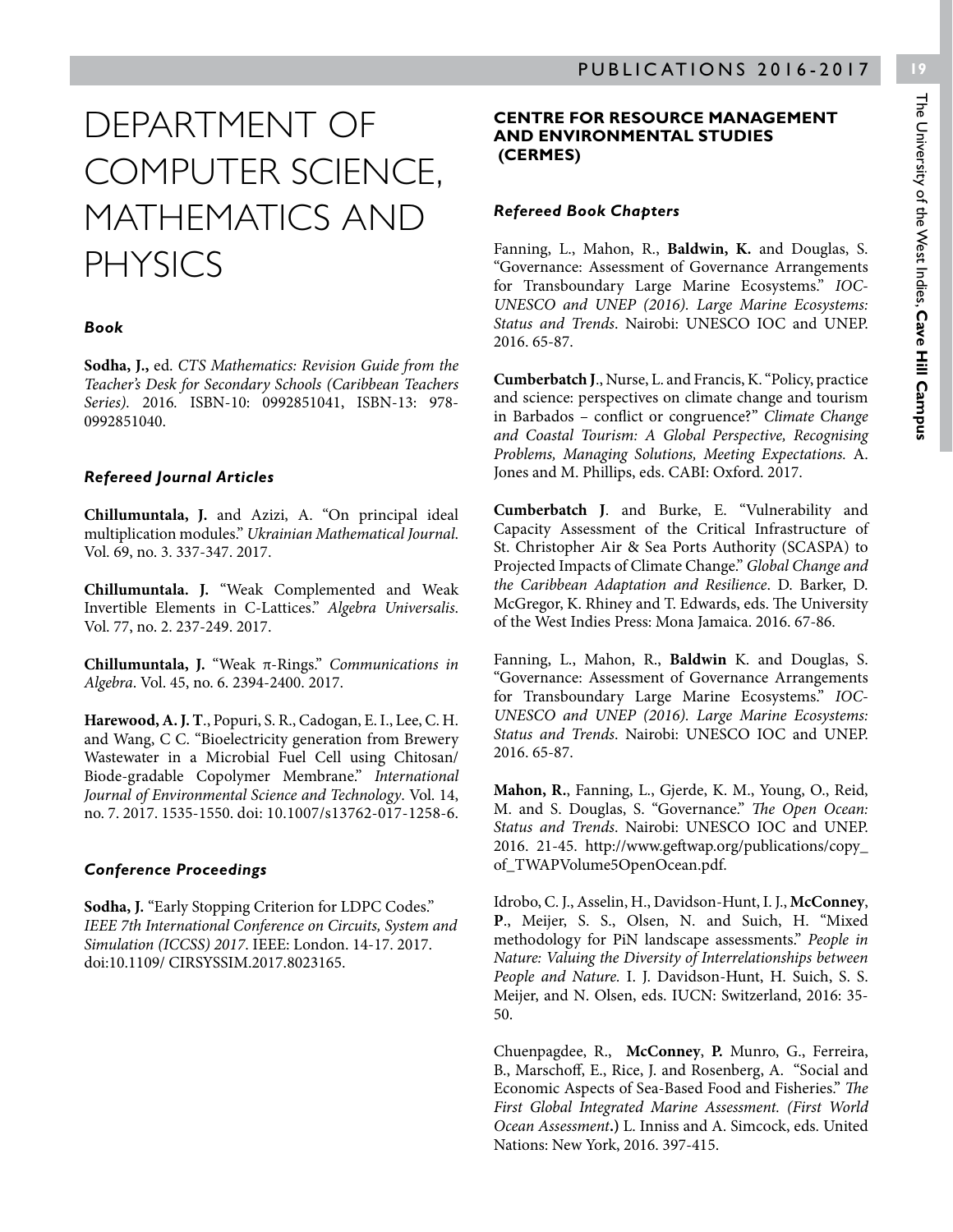Davidson-Hunt, I. J., Asselin, H., Berkes, F., Brown, K., Idrobo, C. J., Jones, M. A., **McConney**, **P**., O'Flaherty, R. M., Robson, J. P. and Rodriguez, M. "The Use of Biodiversity for Responding to Globalised Change." *People in Nature: Valuing the Diversity of Interrelationships between People and Nature.* I. J. Davidson-Hunt, H. Suich, S. S. Meijer, and N. Olsen, eds. IUCN: Switzerland. 2016. 19-34.

Cumberbatch J., **Nurse L.** and Francis, K. "Policy, practice and science: perspectives on climate change and tourism in Barbados – conflict or congruence?" *Climate Change and Coastal Tourism: A Global Perspective, Recognising Problems, Managing Solutions, Meeting Expectations.* A. Jones and M. Phillips, eds. CABI: Oxon, 2017.

#### *Refereed Journal Articles*

**Cashman, A**., and Nagdee, M. "Impacts of Climate Change on Settlements and Infrastructure in the Coastal and Marine Environments of Caribbean Small Island Developing States (SIDs)." *Caribbean Marine Climate Change Report Card: Science Review.*2017.155-173.

**Cashman, A.** "Why isn't IWRM Working in the Caribbean?" *Water Policy* 2017. Vol. 19, no. 4. 2017. 587– 600. doi: 10.2166/wp.2017.100.

**Mahon, R**. and Fanning, L. "Linking Caribbean Ocean Governance Efforts to Global Arrangements." *Social and Economic Studies.* Vol. 65, no. 1. 2016. 107-130.

Debels, P., Fanning, L., **Mahon, R.,** McConney, P., Walker, L., Bahri, T., Haughton, M., McDonald, K., Perez, M., Singh-Renton, S., Toro, C., Van Anrooy, R., Vanzella Khouri, A. and Whalley, P. "The CLME+ Strategic Action Programme: An Ecosystems Approach for Assessing and Managing the Caribbean Sea and North Brazil Shelf Large Marine Ecosystems." *Environmental Development*. Vol. 22. 2017. 191-205. doi.org/10.1016/ j.envdev.2016.10.004.

Monnereau, I**., Mahon, R.,** McConney, P., Nurse, L., Turner, R. and Vallès, H. "The Impact of Methodological Choices on the Outcome of National-Level Climate Change Vulnerability Assessments: An Example from the Global Fisheries Sector." *Fish and Fisheries.* Vol. 18, no. 4. 2017.717- 731. doi: 10.1111/faf.12199.

Selig, E.R., Kleisner, K. M., Ahoobim, O., Arocha, F., Cruz-Trinidad, A., Fujita, R. Hara, M., Katz, L., **McConney, P.**, Ratner, B.D. and Saavedra-Díaz, L. M. "A Typology of Fisheries Management Tools: Using Experience to Catalyse Greater Success." *Fish and Fisheries.* Vol. 18, No. 3. 2017. 543-570. doi:10.1111/faf.12192.

Debels, P., Fanning, L., Mahon**,** R., **McConney**, P., Walker, L., Bahri, T., Haughton, M., McDonald, K., Perez, M., Singh-Renton, S., Toro, C., Van Anrooy, R., Vanzella Khouri, A. and Whalley, P. "The CLME+ Strategic Action Programme: An Ecosystems Approach for Assessing and Managing the Caribbean Sea and North Brazil Shelf Large Marine Ecosystems." *Environmental Development*. Vol. 22. 2017. 191–205. doi.org/10.1016/j.envdev.2016.10.004.

Monnereau, I**.,** Mahon**,** R., **McConney, P.,** Nurse, L., Turner, R. and Vallès, H. "The Impact of Methodological Choices on the Outcome of National-Level Climate Change Vulnerability Assessments: An Example from the Global Fisheries Sector." *Fish and Fisheries.* Vol. 18, no. 4. 2017.717- 731. doi: 10.1111/faf.12199.

**McConney, P**, Phillips, T., Lay, M. and Nembhard, N. "Organizing for Good Fisheries Governance in the Caribbean Community (CARICOM)." *Social and Economic Studies*. Vol. 65, no. 1. 2016. 57-86.

 Monnereau, I**.,** Mahon**,** R., **McConney, P.,** Nurse, L., Turner, R. and Vallès, H. "The Impact of Methodological Choices on the Outcome of National-Level Climate Change Vulnerability Assessments: An Example from the Global Fisheries Sector." *Fish and Fisheries.* Vol. 18, no. 4. 2017.717- 731. doi: 10.1111/faf.12199.

Monnereau, I. and **Oxenford, H. A**. "Impacts of Climate Change on Fisheries in the Coastal and Marine Environments of Caribbean Small Island Developing States (SIDS)." *Caribbean Marine Climate Change Report Card: Science Review* 2017.124-154. https://www.gov.uk/ government/uploads/system/uploads/attachment\_data/ file/605077/10.\_Fisheries\_ combined.pdf.

**Oxenford, H.A.** and Monnereau, I. "Impacts of Climate Change on Fish and Shellfish in the Coastal and Marine Environments of Caribbean Small Island Developing States (SIDS)." *Caribbean Marine Climate Change Report Card: Science Review.* 2017. 83-114. https://www. gov.uk/ government/uploads/system/uploads/attachment\_data/ file/605075/8. \_Fish\_and\_Shellfish.pdf.

**Oxenford, H.A.**, and Vallès, H. "Transient turbid water mass reduces temperature-induced coral bleaching and mortality in Barbados." *PeerJ.* 2016. 4: e2118 PubMed: 27326377. doi: 10.7717/peerj.2118.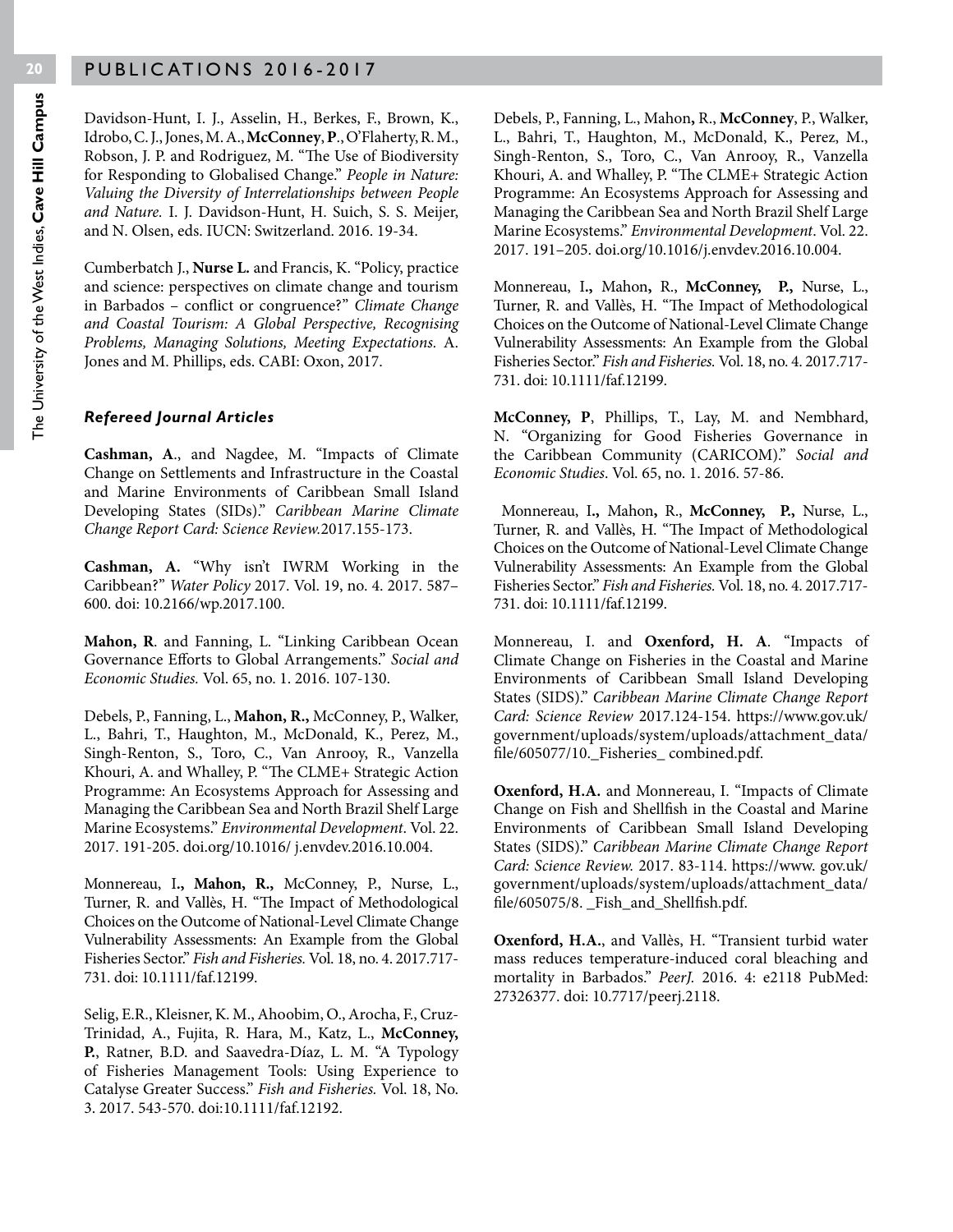#### *Technical Reports*

Drakes, C., Laing, T., Kemp-Benedict, E. and **Cashman, A**. *Caribbean Scenarios 2050: GoLoCarSce Report*. *CERMES Technical Report No. 82.* UWI: Barbados. 2016.

Hinds, C., Oxenford, H. Fardin, F., Doyle, E., Cumberbatch, J. and **Cashman, A**. *Golden Tides: Management Best Practices for Influxes of Sargassum in the Caribbean with a Focus on Clean-up.* UWI: Barbados. 2016.

Banerjee, O., Boyle, K., Rogers, C., **Cumberbatch**, **J.** Kanninen, B. Lemay, M. and Schling, M. *A Retrospective Stated Preference Approach to Assessment of Coastal Infrastructure Investments: An Application to Barbados*. *IDB Working Paper Series 727*. Inter-American Development Bank: New York. 2016. doi:10.18235/0000511.

Hinds, C., Oxenford, H. Fardin, F., Doyle, E., **Cumberbatch, J.** and Cashman, A. *Golden Tides: Management Best Practices for Influxes of Sargassum in the Caribbean with a Focus on Clean-up.* UWI: Barbados. 2016.

Corral L., Schling, M., Rogers, C., **Cumberbatch**, J., Hinds, F., Zhou, N., Lemay, M. *The Impact of Coastal Infrastructure Improvements on Economic Growth: Evidence from Barbados*. *IDB Working Paper Series 729*. Inter-American Development Bank: New York. 2016. doi:10.18235/0000382.

Drakes, C., Laing, T., Kemp-Benedict, E. and Cashman, A. *Caribbean Scenarios 2050: GoLoCarSce Report*. *CERMES Technical Report No. 82.* UWI: Barbados. 2016.

Ramlogan, N.R., **McConney, P.** and Oxenford, H. A. *Socio-economic Impacts of Sargassum Influx Events on the Fishery Sector of Barbados. CERMES Technical Report No. 81. Barbados: UWI, 2017*. http://www.cavehill. uwi.edu/cermes/getdoc/ceecd5b8-2111-4fc9-b481- 9b18d9e785bd/ramlogan\_et\_al\_2017\_sargassum\_influx\_ barbados\_fish.aspx.

Hinds, C., **Oxenford, H.** Fardin, F., Doyle, E., Cumberbatch, J. and Cashman, A. *Golden Tides: Management Best Practices for Influxes of Sargassum in the Caribbean with a Focus on Clean-up.* UWI: Barbados. 2016.

**Oxenford, H. A**., Willoughby, S. and Downes-Agard, K. "Barbados National Report." *Western Central Atlantic Fishery Commission Report of the Second Meeting of the CFMC/OSPESCA/ WECAFC/CRFM Working Group on Queen Conch, Panama City, Panama, 18-20 November 2014. FAO Fisheries and Aquaculture Report No. 1097*. FAO Sub-regional Office: Barbados 2016. 360-364.

MacLean, R. and **Oxenford, H. A**. *Mapping the return of acroporid corals on fringing reefs along the west coast of Barbados. CERMES Technical Report No 80*. UWI: Barbados. 2016. http://www.cavehill.uwi.edu/cermes/ docs/technical\_reports/maclean\_oxenford\_2016\_ mapping\_recovery\_acroporids\_.aspx.

Ramlogan, N.R., McConney, P. and **Oxenford, H. A**. *Socio-economic Impacts of Sargassum Influx Events on the Fishery Sector of Barbados. CERMES Technical Report No. 81. Barbados: UWI, 2017*. http://www.cavehill. uwi.edu/cermes/getdoc/ceecd5b8-2111-4fc9-b481- 9b18d9e785bd/ramlogan\_et\_al\_2017\_sargassum\_influx\_ barbados\_fish.aspx.

Linardich, C., Ralph, G. Carpenter, K. et al. (including **H. A. Oxenford** and 43 others). *The Conservation Status of Marine Bony Shorefishes of the Greater Caribbean*. IUCN: Switzerland 2017. https://portals.iucn.org/library/sites/ library/files/documents/RL-2017-002.pdf .

Garstin, A., **Oxenford H. A.** and Maison, D. "The Effectiveness of a Modified Turtle Excluder Device (TED) in Reducing the Bycatch of Elasmobranchs in the Atlantic Seabob (Xiphopenaeus kroyeri) Industrial Trawl Fishery of Guyana. CERMES Technical Report No. 87." Univeristy of the West Indies: Barbados. 2016. http://www.cavehill. uwi.edu/cermes/ getdoc/d2f2bd90-29c1-4e3e-9aba-c30ad93e5dcf/garstin\_et\_al\_2017\_ elasmobranch\_ bycatch\_ guyana\_sea.aspx.

Talaue McManus, L., **Mahon**, **R.**, Aureli, A., Barbiere, J., Bialy, L., Bertule, M., Bigagli, E., Bjørnsen, P., Combal, B.. Dumont, A., Fanning, L., Fischer, A., Glennie, P., Grimes, S., Heileman, S., Lacroix, P., Lagod, M., Nakamura, M., Nijsten, G. J., Rast, W. and de Sherbinin, A. *Transboundary Waters Systems – Status and Trends: Crosscutting Analysis.* UNEP: Nairobi. 2016.

#### *Conference Proceedings*

Knowles, L., K. Baldwin, K. and **Oxenford, H. A**. "Marine Habitat Mapping for Barbados: Ground-Truthing Surveys and Analysis to Support Remote Sensing. Extended Abstract." *Proceedings of the 68th conference of the Gulf & Caribbean Fisheries Institute*. Panama City, Panama. 9-13November, 2015. 19-20. Vol. 68. 2016.

Sanchez Crespo, M., **Oxenford**, **H. A**., Gros, O., Mateo, J., García Sais, J., De Jesús Navarrete, A., Parris, C. and Aldana Aranda, D. "Preliminary Results of the Abundance of Veligers of *Strombus (Lobatus) gigas* (Linnaeus, 1758) across the Caribbean Sea." *Proceedings of the Gulf & Caribbean Fisheries Institute*. Panama City, Panama. 9-13 November, 2015. 384-386. Vol. 68. 2016.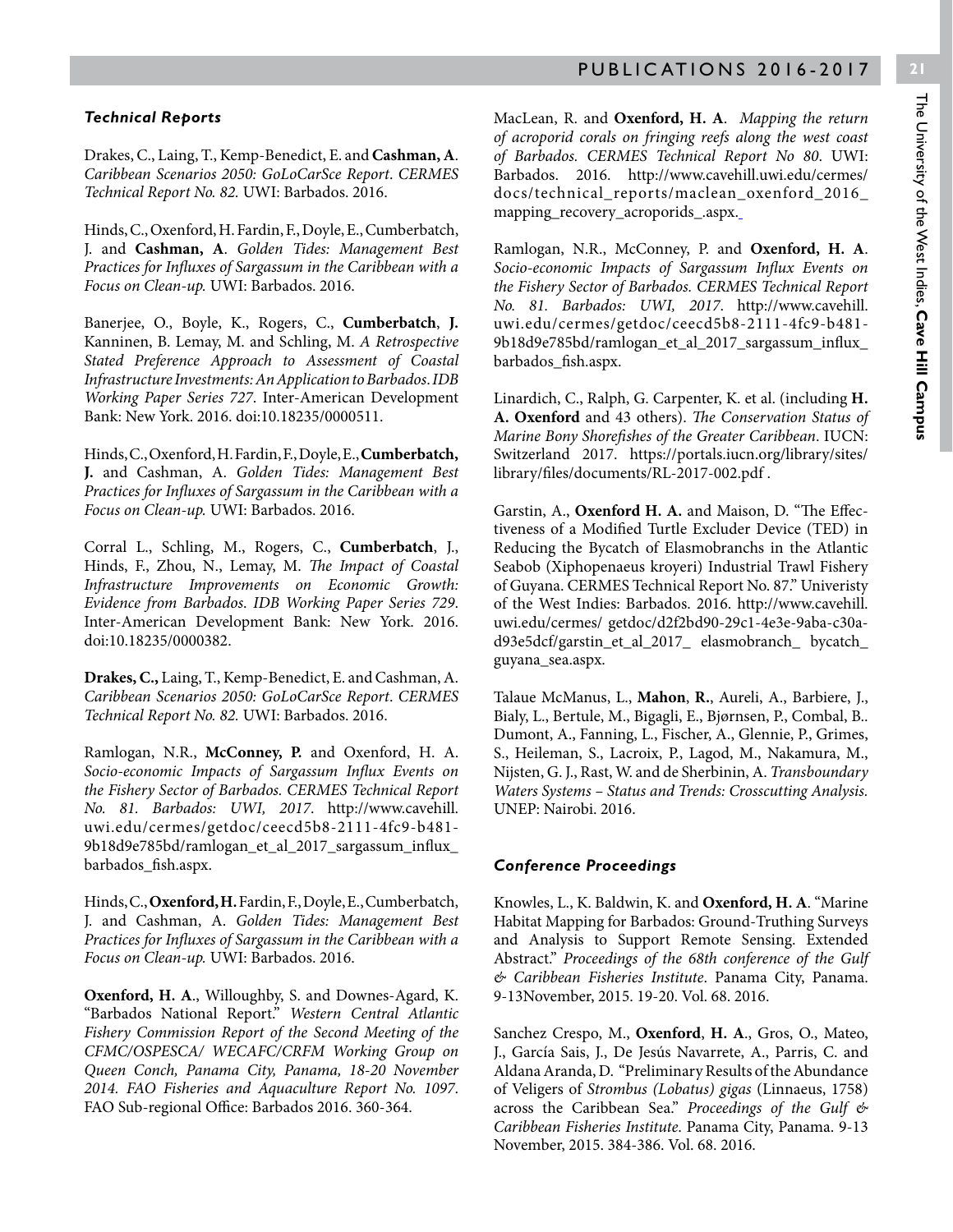#### **DEPARTMENT OF ECONOMICS**

#### *Book Chapters*

**Moore, W.**, Presbitero, A. and Rabellotti, R. "Gender Gap in the Caribbean: The Performance of Women-Led Firms." *Exploring Firm-Level Innovation and Productivity in Developing Countries*. S. Dohnert, A. Maffioli and G. Crespi, eds. Inter-American Development Bank: New York. 2017. 85-106.

Singh, A., Castro, G., Amlang, S., Lashley, J. and **Moore, W.** "Regional Priorities and Drivers of Change." *GEO-6 Regional Assessment for Latin America and the Caribbean*. 2016. 8-25.

#### *Refereed Journal Articles*

Robinson. C. J. and **Bangwayo-Skeete, P. F**. "Market Efficiency, Sovereign Debt Restructuring and Credit Ratings in Developing Countries." *Applied Econometrics and International Development* . Vol. 17, no. 1. 2017. 5-22.

**Bangwayo-Skeete, P. F**. and Skeete, R. W. "Who Travels Visa-Free? Insights into Tourist Hassle-Free Travel." *Journal of Travel Research*. Vol. 56, no. 3. 2017. 407-418.

Birchwood, A., **Brei,** M. and Noel, D. M. "Interest Margins and Bank Regulation in Central America and the Caribbean." *Journal of Banking and Finance*. Vol. 85. 2017. 56-86.

Griffith-Jones, S., Ocampo, J. A., Rezende, F., Schclarek, A. and **Brei, M.** "The Future of Development Banks." *Development Finance Research*. Vol. 14, no. 4. 2017. 56-75.

Antonio A., **Lorde**, T. and Weekes, Q. "A Firm-Level Investigation of Innovation in the Caribbean: A Comparison of Manufacturing and Service Firms." *Economies*. Vol. 5, no. 3. doi:10.3390/economies 5030034.

**Lorde, T.**, Jackman, M., Naitram S. and Lowe, S. "Does crime depend on the "state" of economic misery?" *International Journal of Social Economics*. Vol. 43, no. 2016. 11. 1124-1134. doi: 10.1108/IJSE-03-2015-0047.

Jackman, M. "Protecting the Fabric of Society? Heterosexual Views on the Usefulness of Anti-Gay Laws in Barbados, Guyana and Trinidad and Tobago." *Culture, Health and Sexuality*. Vol. 19, no. 1. 2017. 91-106.

Lorde, T., **Jackman, M.**, Naitram S. and Lowe, S. "Does crime depend on the "state" of economic misery?" *International Journal of Social Economics*. Vol. 43, no. 11. 2016. 1124-1134. doi: 10.1108/IJSE-03-2015-0047.

**Moore, W.,** Lorde, T. and Elliot, W. "Climate Change, Atlantic Storm Activity and the Regional Socio-Economic Impacts on the Caribbean." *Environment, Development and Sustainability.* Vol. 19, no. 2. 2017. 707-726.

**Moore, W**. and Stephen, J. "Should Crypto Currencies be Included in the Portfolio of International Reserves Held by Central Banks?" *Cogent Economics and Finance*. 2016. Vol. 16, no. 4. doi:10.1080/23322039.2016.1147119.

**Robinson. C. J.** and Bangwayo-Skeete, P. F. "Market Efficiency, Sovereign Debt Restructuring and Credit Ratings in Developing Countries." *Applied Econometrics and International Development* . Vol. 17, no. 1. 2017. 5-22.

Moore, W. and **Stephen, J**. "Should Crypto Currencies be Included in the Portfolio of International Reserves Held by Central Banks?" *Cogent Economics and Finance*. 2016. Vol. 16, no. 4. doi:10.1080/23322039.2016.1147119

**Wood, A.** and Brathwaite, R. "Exploring the Use of Digital Currencies as a Form of Payment in Barbados." *Journal of Payment Strategy and Systems*. Vol. 10, no. 3. 2016. 300- 311.

**Wood, A.** and Brewster, R. "The Impact of the Global Financial Crisis on the Performance of Commercial Banks in Barbados." *Journal of Management and World Business Research.* Vol. 13, no. 1. 2016. 13-27.

**Wood, A.** and Lewis, A. "Risk Culture Development Within the Caribbean Development Bank." *The Business and Management Review*. Vol. 8, no. 4. 2017. 221-233.

The University of the West Indies, **Cave Hill Campus**

The University of the West Indies, Cave Hill Campus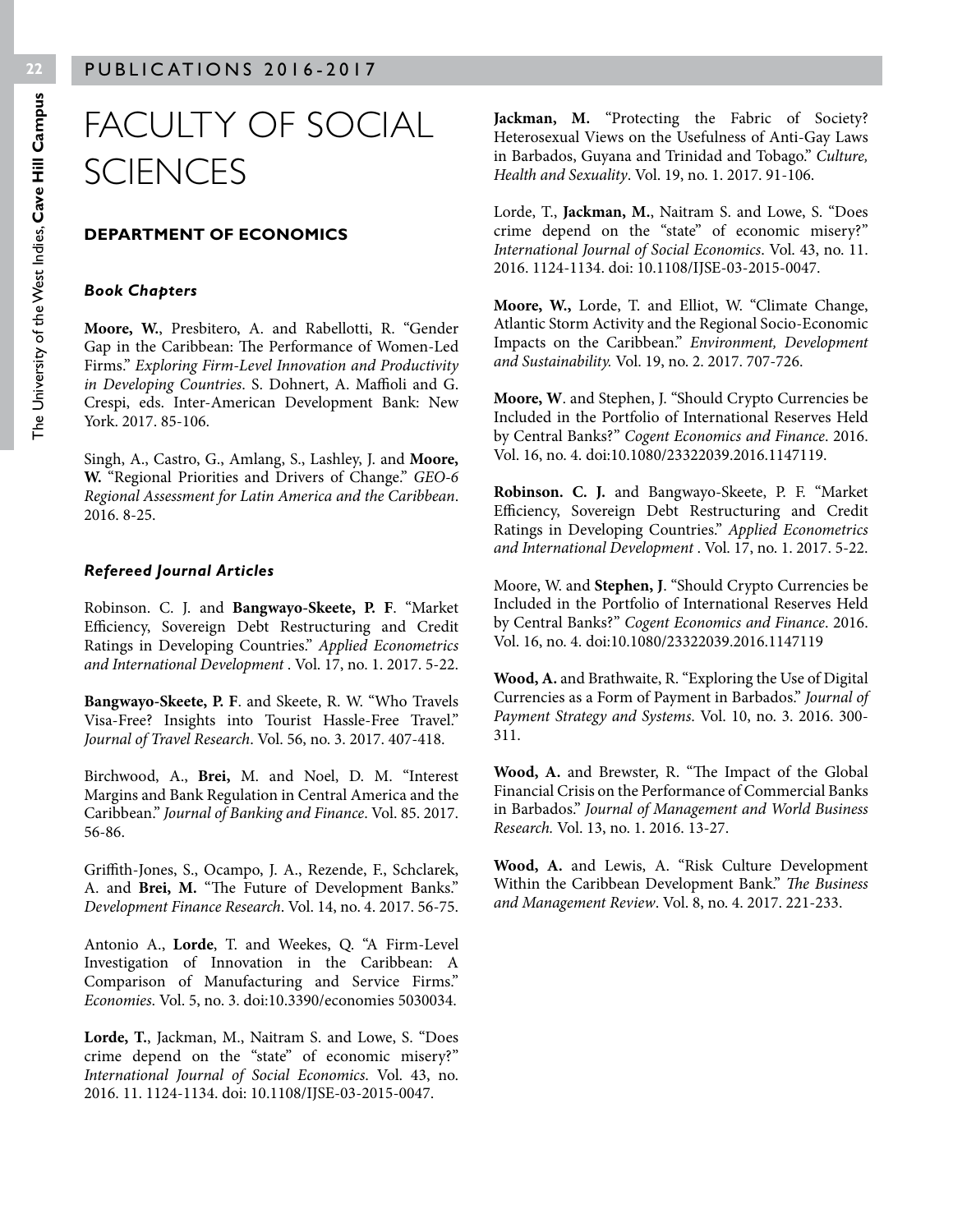#### **DEPARTMENT OF GOVERNMENT, SOCIOLOGY AND SOCIAL WORK**

#### *Book Chapters*

**Hinds, K.** "Decision-Making by Surprise: The Introduction of Tuition Fees for University Education in Barbados." *The Global Educational Policy Environment in the Fourth Industrial Revolution - Public Policy and Governance, Volume 26*. T. Jules, ed. Emerald Group Publishing Limited: Bingley, U.K. 2016. 173-194.

**Rock, L. F.** "Communities, Social Sustainability and Social Work Practice in the Face of Disaster." *Promoting Community and Environmental Sustainability: A Workbook for Social Workers*. M. Rinkel and M. Powers, eds. New York: IASSW. 2017. 20-27.

**Rock, L. F. "**HIV and AIDS in the Caribbean: Social Work Responses." *Getting to zero: Global social work responds to HIV.* M. Henrickson, D. Chipanta, V. Lynch, H. Muñoz Sanchez, V. Nadkarni, T. Semigina, and V. Sewpaul, eds. *Getting to zero: Global social work responds to HIV*. Geneva: UNAIDS and IASSW.2017. 391-412.

#### *Refereed Journal Articles*

**Grenade, W. C**. "Paradoxes of Regionalism and Democracy: Brexit's Lessons for the Commonwealth." *The Round Table The Commonwealth Journal of International Affairs.* Vol. 105, No. 5. 2016. 509-518. doi: 10.1080/00358533.2016.1229390.

Rock, L. F. and **Joseph, D**. "Addressing the Complexities of HIV and AIDS in the Caribbean: Theoretical Approaches and Interventions." *Social Work Education-The International Journal: Special Issue.* Vol. 36, no. 4. 2017. 345-358. doi: 10.1080/02615479.2017.1295032.

**Joseph, D. D.** "Social Work models for climate adaptation: the case of small islands in the Caribbean." *Regional Environmental Change* Vol 17, no. 4. 1117-1126. doi:10.1007/s10113-017-1114-8.

**Rock, L. F**. and Joseph, D. "Addressing the Complexities of HIV and AIDS in the Caribbean: Theoretical Approaches and Interventions." *Social Work Education - The International Journal: Special Issue.* Vol. 36, no. 4. 2017. 345-358. doi: 10.1080/02615479.2017.1295032.

**Rock, L.F. "**Building Awareness about Disability among Undergraduate Social Work Students: The Experience of a Social Work Programme." *Caribbean Journal of Social Work*. Vol. 12 & 13. 2017. 278-302.

Watkinson, A. M. and **Rock L.** "Child physical punishment and international human rights: Implications for social work education." *International Social Work*. Vol. 59, no. 1. 2016. 86-98. doi: 10.1177/0020872813503861

#### *Technical Report*

Jones, A., Trotman Jemmott, E., Da Breo, H., Buckmire, T., Tannis, D., Rose, L., Best, F., **Joseph, D.** and Moller, C. *Twenty-one lessons: preventing domestic violence in the Caribbean*. Research Report. University of Huddersfield: United Kingdom. 2017. doi.10.5920/21 lessons.2017.

#### *Journalism*

**Barrow-Giles, C.** "Tick Tock: Shining a Light on the October Referendum", *The New Today*, October 31, 2016 and Grenada Broadcast, August 24, 2016. http:// thenewtoday.gd/commentary/2016/10/31/tick-tockshining-a-light-on-the-october-referendum/#gsc.tab=0.

**Grenade, W.** "Grenada's Referendum on Constitution Reform: The Way Forward" *Caribbean News Now.* December 5, 2016. http://www.caribbeannewsnow.com/ topstory-Commentary%3A-Grenada's-referendum-onconstitutional-reform%3A-The-way-forward-32743.html.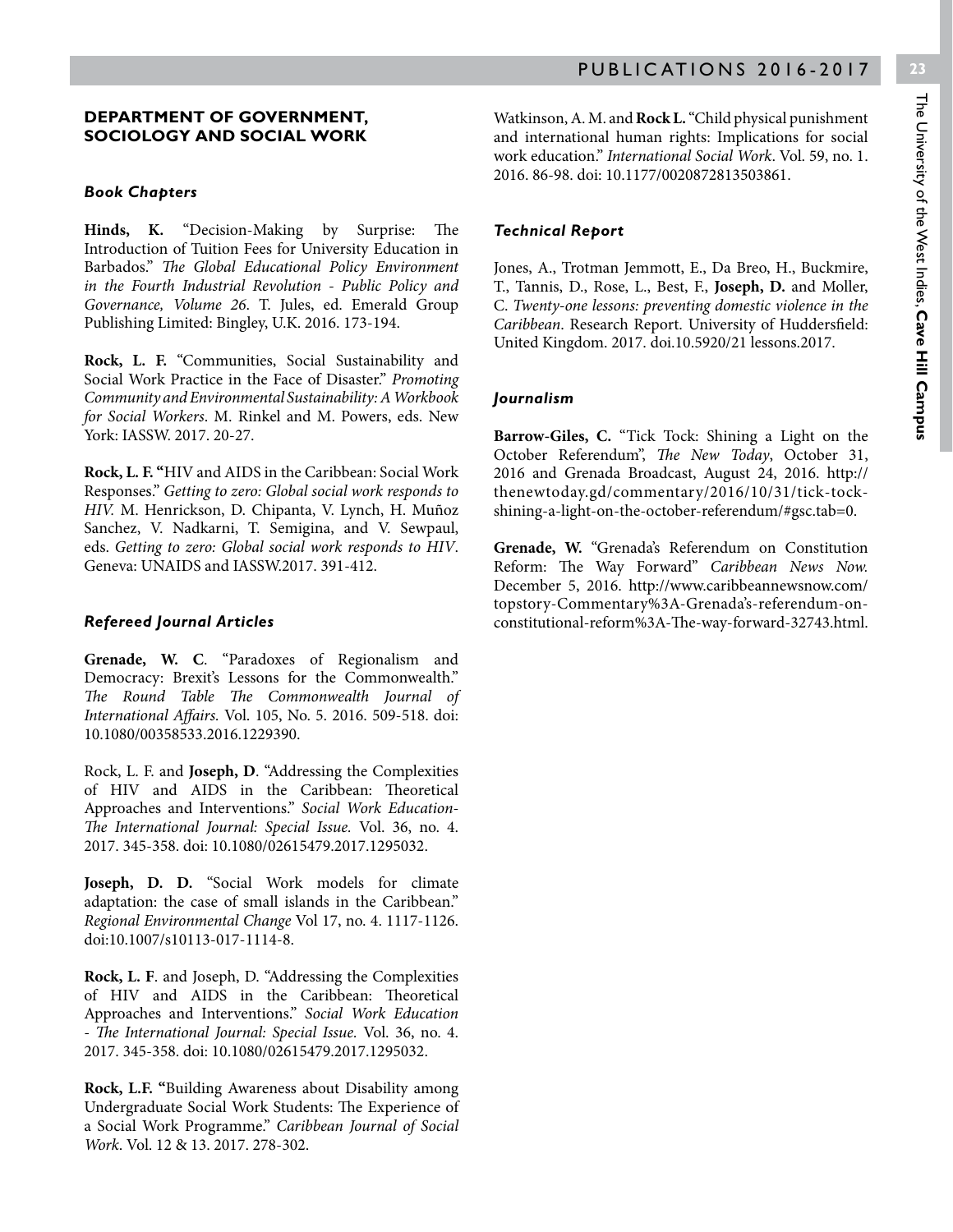#### **DEPARTMENT OF MANAGEMENT STUDIES**

#### *Refereed Book Chapters*

**Alleyne, P.** and Pierce, A. "Whistleblowing as a corporate governance mechanism in the Caribbean." *Snapshots in Governance: The Caribbean Experience*. A. Bissessar and S. Ryan, eds. The University of the West Indies Press: St. Augustine, Trinidad and Tobago. 2017. 176-198.

**Corbin, A.** "Deconstructing Personal and Workplace Harmony in Africa and the African Diaspora in the Caribbean: Implications for Life-Work Balance and Institutional Leadership." *Africa Rising: Narrating Success of a Resurgent Continent.* M. Amutabi, ed. Centre for Democracy, Research and Development: Nairobi. 2017. 298-311.

Clarke, L., **Corbin, A.** and Punnett, B.J. "Expatriates to and from Developed and Developing Countries." *Research Handbook of Expatriates*. Y. McNulty, Y. and J. Selmer. J., eds. Edward Elgar: Cheltenham, UK. 2017. 133-147.

**Jönsson, C.** "Impacts of an International Motorsport Event on a Small Caribbean Island." *International Cases in the Business of Sport.* Routledge: New York. 2017.

Lewis, C. and **Jönsson, C**. "Promotional Tools for Marketing Sport Tourism in Barbados." *The Handbook of Managing and Marketing Tourism Experiences*. M. D. Sotiriadis and D. Gursoy, D., eds. Emerald: USA. 2016. 397-407.

**Jönsson, C**. and Jolliffe, L. "The Potential for Motoring Heritage Tourism in Barbados." *Automobile Heritage and Tourism*. M. Conlin and L. Jolliffe, eds. Routledge: USA, 2017. 109-122.

Flecha, A., **Jönsson, C.** and Dornan, D. "Visiting Murals and Graffiti Art in Brazil." *Murals and Tourism: Heritage, Politics, and Identity*. J. Skinner. and L. Jolliffe, eds. Routledge: USA. 2017. 180-195.

#### *Refereed Journal Articles*

**Alleyne, P.** and Harris, T. "Antecedents of taxpayers' intentions to engage in tax evasion: Evidence from Barbados." *Journal of Financial Reporting and Accounting*. Vol. 15, no.1. 2017. 2-21.

**Alleyne, P**., Charles-Soverall, W., Broome, T. and Pierce, A. "Perceptions, predictors and consequences of whistleblowing among accounting employees in Barbados*." Meditari Accountancy Research. Vol.* 25, no. 2. 2017. 241-267.

**Corbin, A.** "Assessing Differences in Learning Styles: Age, Gender and Academic Performances at the Tertiary Level in the Caribbean." *Caribbean Teaching Scholar* .Vol. 7, no. 1. 2017. 67-91.

**Devonish, D**. "Dangers of Workplace Bullying: Evidence from the Caribbean." *Journal of Aggression, Conflict and Peace*. Vol. 9, no. 1. 2017. 69-80. doi: 10.1108/ JACPR-05-2016-0228.

**Devonish, D.** "Emotional Intelligence and Job Performance: The Role of Psychological Well-Being." *International Journal of Workplace Health Management*. Vol. 9, no. 4. 2016. 428-442. doi: 10.1108/IJWHM-04-2016-0031.

Yarde, K. and **Jönsson, C**. "Implications for CARICOM member states in the search for a 'liberally controlled' air transport market: The case of Barbados." *Journal of Air Transport Management*. Vol. 53. 2016. 12-22. doi: 10.1016/j.jairtraman.2015.12.011.

**Robinson, C. J.**, Glean, A. and Moore, W. "How does news impact on the stock prices of green firms in emerging markets." *Research in International Business and Finance*. 2017. doi: 10.1016/j.ribaf. 2017.07.176.

**Robinson, C. J.** and Bangwayo-Skeete, P. "Market Efficiency, Sovereign Debt Restructuring and Credit Rating in Developing Countries." *Applied Econometrics and International Development* . Vol. 17, no. 1. 2017. 5-18.

**Robinson, C. J.** and Bangwayo-Skeete, P. "Parliamentary Elections and Frontier Stock Markets: Evidence from Stock Market Reaction to General Elections in the Commonwealth Caribbean." *Global Business Review*. Vol. 18, no. 5. 2017. 1077-1088.

#### *Book Reviews*

**Jönsson, C**. "Fertility Holidays: IVF Tourism and the Reproduction of Whiteness". *Journal of Tourism and Cultural Change*. Vol. 15. 2017. 1-2. doi: 10.1080/14766825.2017.1364010.

**Jönsson, C**. "Visitor Management in Tourism Destinations." *Tourism Management*. Vol. 63. 2017. 395- 396. doi.org/10.1016/j.tourman.2017.07.005.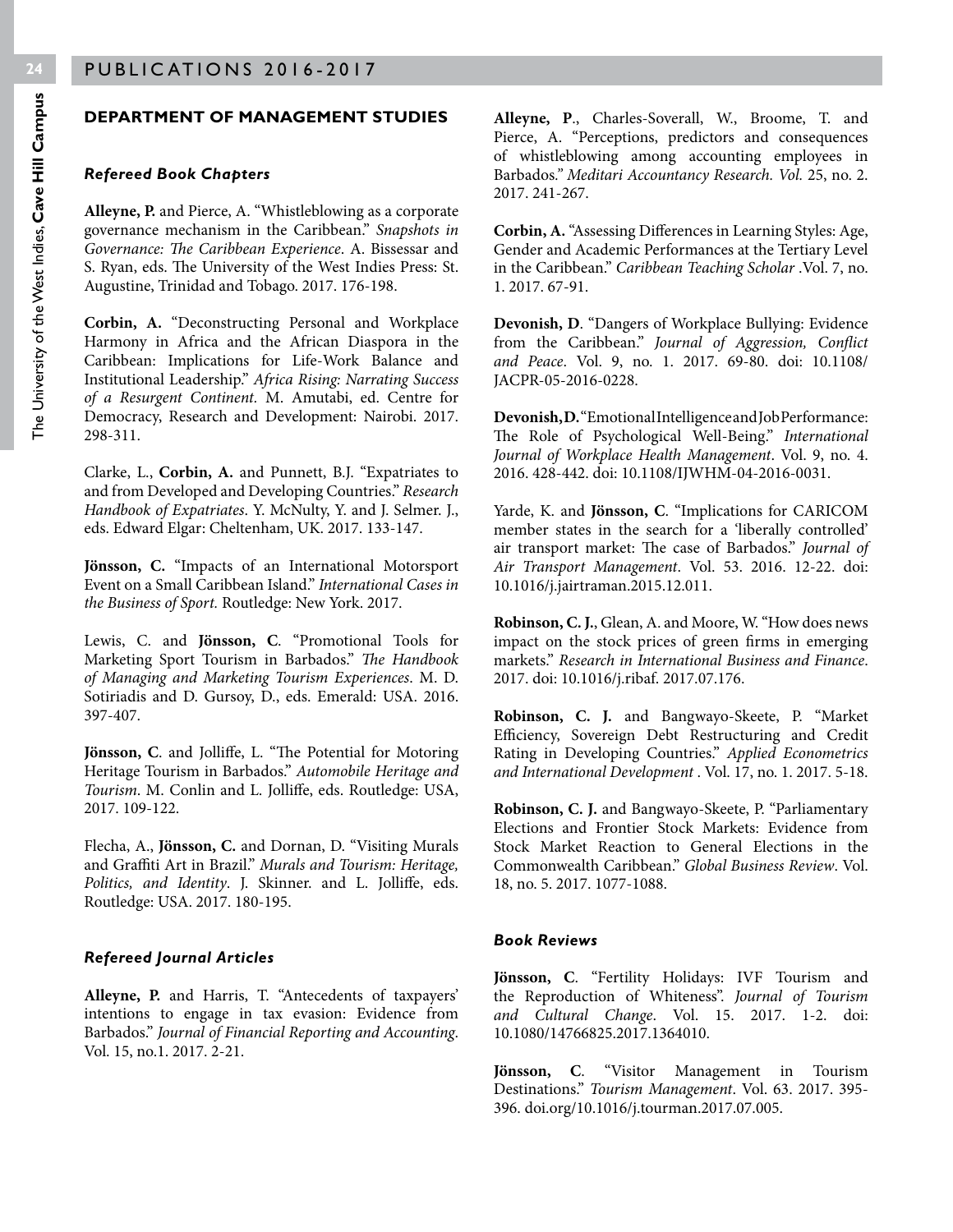Jönsson, C. "Attracting Visitors to Ancient Neighbourhoods - Creation and management of the historic city of Plymouth, U.K." *Journal of Heritage Tourism*. Vol. 13, no. 1. 88-89. 2016. 1-2. doi: 10.1080/1743873X.2016.1250354.

#### *Magazine Article*

**Alleyne, P.** "Whistleblowers: Key agents in good corporate Governance." *Chill News*. 2016. 38-40.

#### **SIR ARTHUR LEWIS INSTITUTE OF SOCIAL AND ECONOMIC STUDIES**

#### *Book and Monographs*

**Bailey, C.** and Joosen, K. *Crime and Criminal Justice: Impacts of Post Colonialism and Gender*. Routledge: New York. 2017.

**Lashley, J.,** Benfield, W., Bourne, C., Roach, K., Chambers, C. Boodoo, E., St. Catherine, E. di Villarosa F. and Bynoe, M. *Caribbean Human Development Report - Multidimensional Progress: Human Resilience Beyond Income*. UNDP: New York. 2016.

#### *Refereed Book Chapters*

**Bailey**, **C.** "Perceptions of Familial Responsibility as a Practical Constraint in Judicial Decision Making: Focal concerns and gender bias in sentencing on the island of Barbados." *Crime and Criminal Justice: Impacts of Post Colonialism and Gender.* K*.* Joosen, and C. Bailey, eds. New York: Routledge. 2017. 267-284.

**Marshall D.** "Crisis Narratives, Debt and Development Adjustment." *Regions Refocus' Heterodox and Feminist Policy Alternatives.* Friedrich Ebert Stiftung: Bonn. 2018.

**Lashley**, **J.,** Singh, A., Castro, G., Amlang, S., Moore, W., Abdulkadri, A., Barnaby, L., Barnwell, G., Greene, A., Moreno, A. R. and Singh, A. "Regional Priorities and Drivers of Change." UNEP *GEO-6 Regional Assessment for Latin America and the Caribbean*. Nairobi: United Nations Environmental Programme (UNEP). 2016. 8-25.

**Nurse, K.,** Stephenson, S. and Mendez, A. "Tourism, Trade in Services and Global Value Chains." *Future Fragmentation Processes*. J. Keane and R. Baimbill-Johnson, eds. London: Commonwealth Secretariat. 2017. 145-155.

**Nurse, K.** "The Creative Economy and Creative Entrepreneurship in the Caribbean." *Caribbean Popular Culture: Power, Politics and Performance*. Y. Hume and A. Kamugisha, eds. Kingston: Ian Randle Publishers. 2016. 693-706.

**Nurse, K.** and Ruggeri, R. "The Role of the Diasporas in the ACP/EU Relationship: The Migration and Development Nexus." *The African, Caribbean, and Pacific (ACP) Group and the European Union (EU): Beyond the North-South Debate*. A. Montoute and K. Virk, eds. Berlin: Springer International Publishing. 2016. 263-287.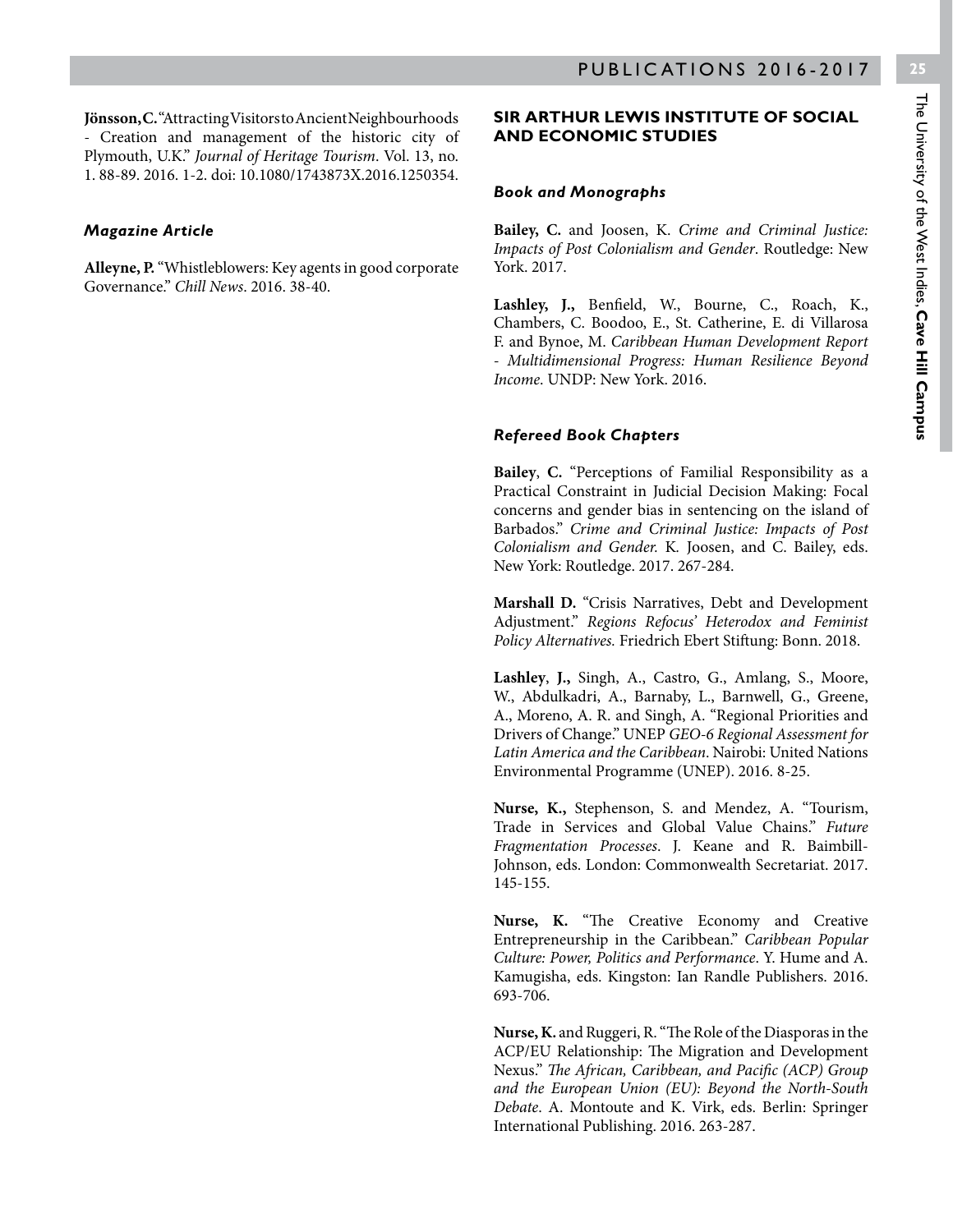#### *Refereed Journal Articles*

**Lazarus, L. "**Religion and rights: Is there still room for Christianity at the table?" *Culture and Religion. Vol.* 17, no. 1. 2016. 35-55.

**Lazarus, L**. "Sexual Citizenship and Conservative Christian Mobilisation in Jamaica." *Journal of Eastern Caribbean Studies.* Vol*.* 40, no. 1. 2016. 109-140.

**Marshall, D. "**Whose World Order? Systemic Crises and the Caribbean Reparations Endeavour." *Journal of Eastern Caribbean Studies.* Vol*.* 41, Nos 2 & 3. 2016.

#### *Technical Reports*

Marshall, D., Lashley, J., Lazarus, L., **Bailey, C.** and Lord, K. *Barbados at 50: A National Values Assessment*, Government of Barbados: Bridgetown. 2017.

Marshall, D., **Lashley, J.,** Lazarus, L., Bailey, C. and Lord, K. *Barbados at 50: A National Values Assessment*, Government of Barbados: Bridgetown. 2017.

Marshall, D., Lashley, J., **Lazarus, L.,** Bailey, C. and Lord, K. *Barbados at 50: A National Values Assessment*, Government of Barbados: Bridgetown. 2017.

**Marshall, D.,** Lashley, J., Lazarus, L., Bailey, C. and Lord, K. *Barbados at 50: A National Values Assessment*, Government of Barbados: Bridgetown. 2017.

**Lashley, J** and Moore, W. *Report on the Barbados National Survey of the Small Business Sector.* Barbados Small Business Association/Barbados Ministry of Labour: Barbados. 2016.

**Nurse, K**. "Dynamic Trade Policy for Small Island Developing States: Lessons for the Pacific from the Caribbean". *International Trade Working Paper*. *No. 2016/18.* Commonwealth Secretariat: London. 2016. doi: 10.14217/5jlv59w36d6f-en.

**Nurse, K**. "The Diasporic Economy, Trade and Investment Linkages in the Commonwealth". *International Trade Working Paper*, *No. 2016/09*. Commonwealth Secretariat: London. 2016.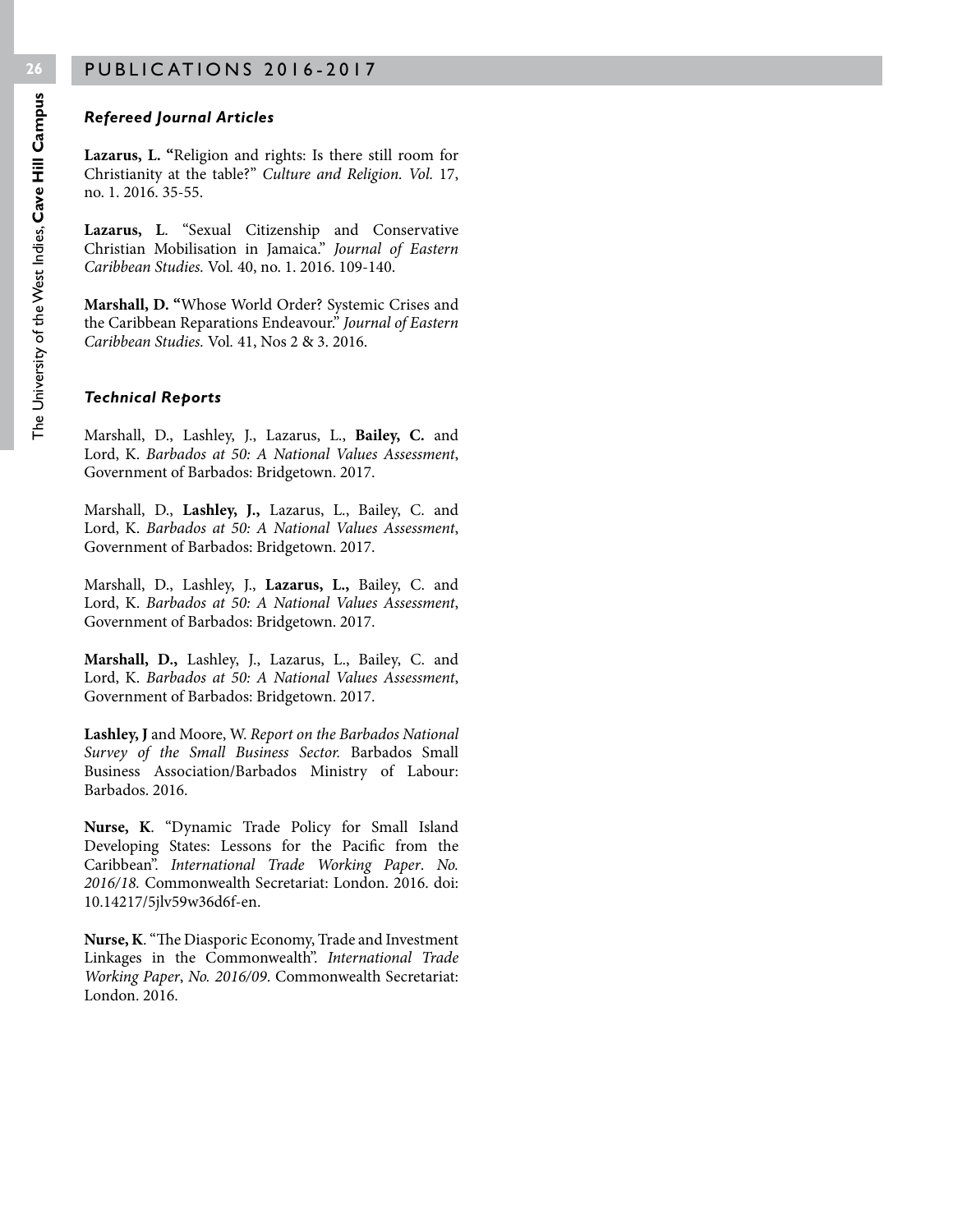## THE INSTITUTE FOR GENDER AND DEVELOPMENT STUDIES: NITA BARROW UNIT

#### *Book Chapters*

**Rock, L. F.** "Communities, Social Sustainability and Social Work Practice in the Face of Disaster." *Promoting Community and Environmental Sustainability: A Workbook for Social Workers*. M. Rinkel and M. Powers, eds. IASSW: New York. 2017. 20-27.

**Rock, L. F.** "HIV and AIDS in the Caribbean: Social Work Responses." *Getting to zero: Global social work responds to HIV.* M. Henrickson, D. Chipanta, V. Lynch, H. Muñoz Sanchez, V. Nadkarni, T. Semigina and V. Sewpaul, V., eds. UNAIDS and IASSW: Geneva. 2017. 391-412. ISBN 978- 0-9941415-4-5.

**Rock, L. F.** "Residential Care for Children and Young People in the English-speaking Caribbean." *Residential Child and Youth Care in a Developing World - Global Perspectives*. K. Tihunul Islam and L. Fulcher, eds. The CYC-Net Press: Cape Town, South Africa. 2016.266-272.

Griffith, A. and **Rock, L. F.** "The Development of Social Policy in Barbados." *Pathways to Action: Social Policy in the Caribbean*. A. Henry-Lee, ed. Ian Randle: Jamaica. 2016. 43-61.

#### *Refereed Journal Articles*

Gooden, A. and **Crawford, C**. "Teaching Black Canada(s) Across Borders: Insights from the Caribbean and United States." *Southern Journal of Canadian Studies*. Vol 7, no. 1. 2016. 1-16.

**Crawford, C**. and Jackson, F. "Feminist Pedagogy and Social Change: The Impact of the Caribbean Institute in Gender and Development." *Gender and Education*. Vol. 29, no. 6. 2016. 1-22.

**DeShong, H. A.F.** and Haynes, T. "Intimate Partner Violence in the Caribbean: State, Activist and Media Responses". *Global Public Health*. Vol. 11, no. 1-2. 2016. 82-94.

Haynes, T. and **DeShong, H. A. F.**. "Queering Feminist Approaches to Gender-based Violence." *Social and Economic Studies*. Vol. 66, No. 1 & 2. 2017. 103-129.

DeShong, H. A.F. and **Haynes, T**. "Intimate Partner Violence in the Caribbean: State, Activist and Media Responses". *Global Public Health*. Vol. 11, no. 1-2. 2016. 82-94.

**Haynes, T.** "Mapping Caribbean Cyberfeminisms," *sx archipelagos.* Vol. 1, no. 1. 2016. http://smallaxe.net/ sxarchipelagos/issue01/haynes-mapping.html.

**Haynes, T.** and DeShong, H. A. F. "Queering Feminist Approaches to Gender-based Violence." *Social and Economic Studies*. Vol. 66, No. 1 & 2. 2017. 103-129.

**Haynes, T.** "Sylvia Wynter's Theory of the Human and the Crisis School of Caribbean Heteromasculinity Studies." *Small Axe: A Caribbean Journal of Criticism*. Vol. 20, no. 1. 2016. 92-112.

**Rock, L. F.** and Joseph, D. "Addressing the Complexities of HIV and AIDS in the Caribbean: Theoretical Approaches and Interventions." *Social Work Education- The International Journal: Special Issue*. Vol. 36, no. 4. 2017. 345-358.

**Rock, L. F.** "Building Awareness about Disability among Undergraduate Social Work Students: The Experience of a Social Work Programme." *Caribbean Journal of Social Work*. Vol.12 &13. 2017. 278-302.

Watkinson, A. M. and **Rock L**. "Child physical punishment and international human rights: Implications for social work education." *International Social Work*. Vol. 59, no. 1. 2016. 86-98. doi: 10.1177/ 0020872813503861.

#### *Non-refereed Scholarly Publications*

**DeShong, H. A. F.** "Confronting the 'Coloniality of Gender' in Gender Equity Work & Public Discourse: Considerations for EU-LAC Relations." *The EU-LAC Foundation Newsletter: Equitable Access by women and Men to Public Services.* September 2016. http://us4. campaign-archive2.com/ ?u=ff018e5d48206d90c38bcf27  $8\&$ id=7b1e1ef276.